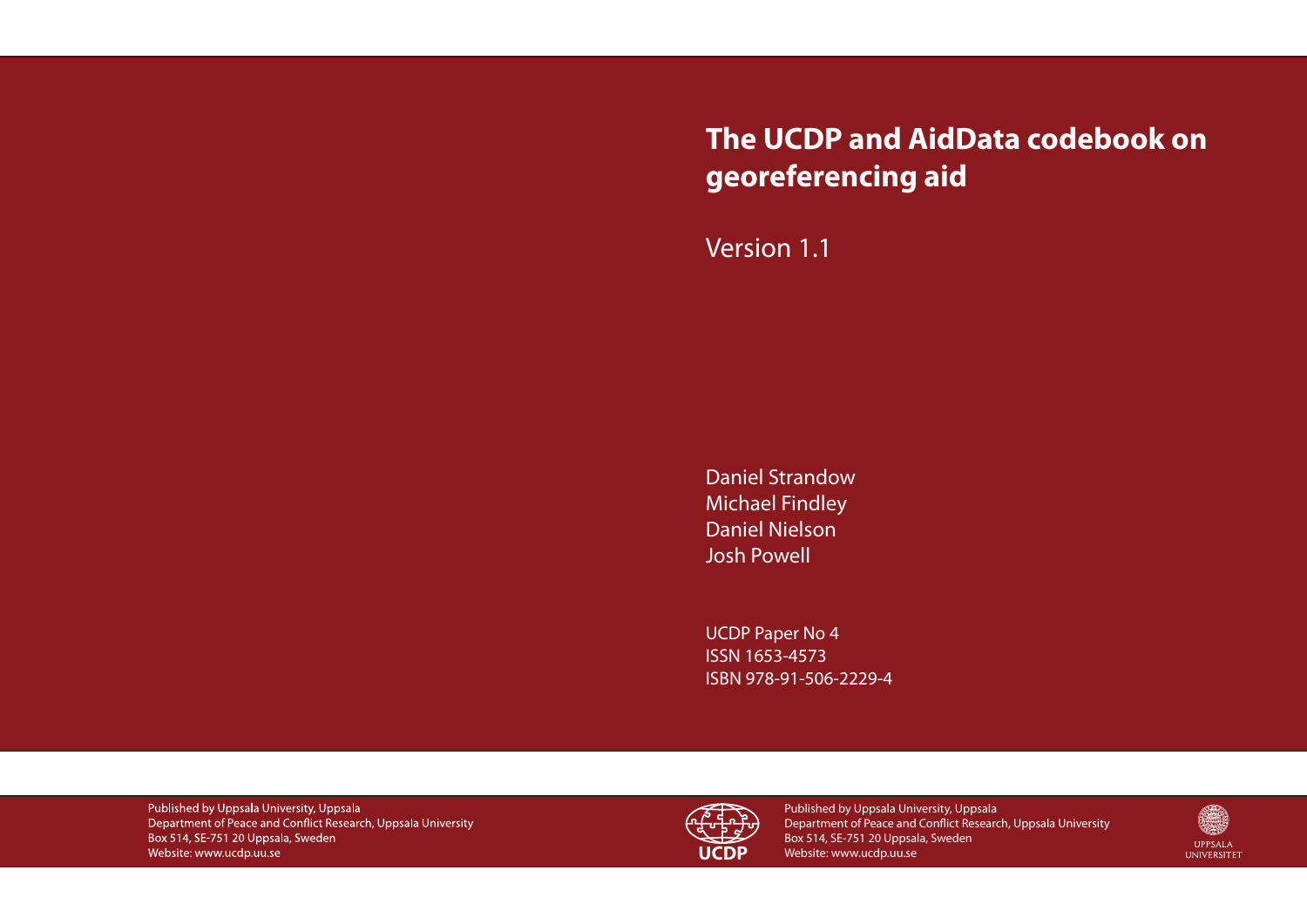



## The UCDP and AidData codebook on geo-referencing aid Version  $1.1^{12}$

Uppsala Conflict Data Program

Department of Peace and Conflict Research, Uppsala University

AidData: Tracking Development Finance

The College of William and Mary, Brigham Young University, and Development Gateway

Daniel Strandow, Michael Findley, Daniel Nielson, and Josh Powell

This codebook has benefited from comments by Mariya Grigoryeva, Jeffrey Tanner, Audrey Faber, Ettore Marchesoni, and Andrew Morales. The geo-coding system detailed here has been developed from the original methods formulated by Ralph Sundberg and featured in Sundberg. Lindgren and Padskomaite (2010).

Copyright © 2011, Daniel Strandow, and Brigham Young University. All  $\mathfrak{D}$ rights reserved.

No part of this material may be reproduced, stored in a retrieval system, or transmitted in any form or by any means, electronic, mechanical, photocopying, recording or otherwise without the prior written permission of Daniel Strandow, and Brigham Young University.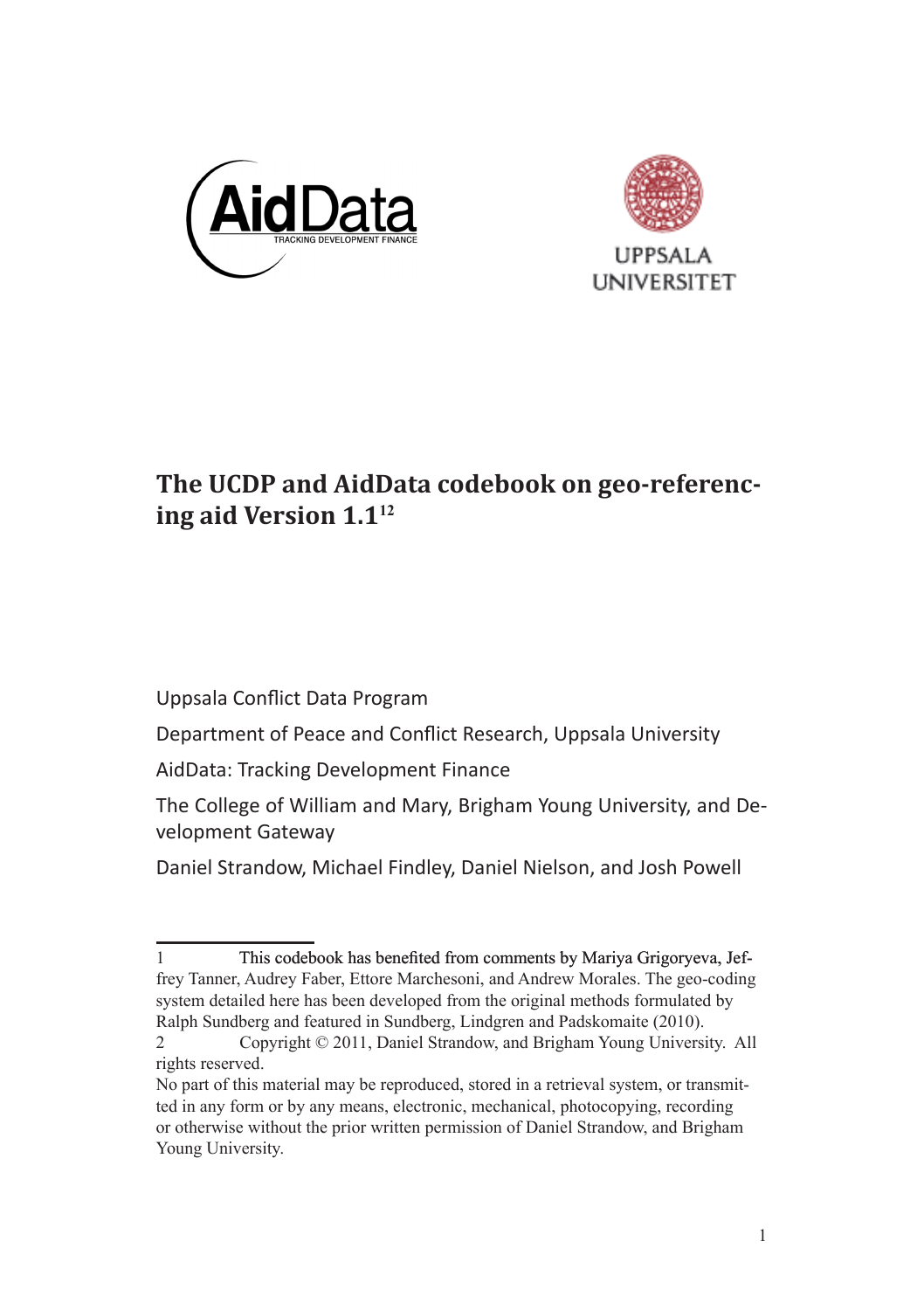### **Contents**

| 1 Introduction                                                     | 4  |
|--------------------------------------------------------------------|----|
| 2 The Benefits of Geo-Referencing Aid Locations                    | 5  |
| Ease of Management                                                 | 5  |
| Dialogue with Recipients                                           | 5  |
| <b>Coordination with Other Donors</b>                              | 5  |
| Increased Transparency                                             | 6  |
| 3 Roadmap for Georeferencing Projects across Donors                | 7  |
| 4 Locating aid events in time and space                            | 9  |
| 5 About the geo-referencing of locations                           | 10 |
| 6 About the precision categories                                   | 12 |
| 7 Basic rules for geo-referencing                                  | 14 |
| Geonames                                                           | 14 |
| <b>NGA GNS</b>                                                     | 14 |
| Area locations                                                     | 14 |
| Point locations                                                    | 15 |
| Line locations                                                     | 16 |
| Islands, peninsulas and parks                                      | 17 |
| 8 Advanced rules for geo-referencing                               | 18 |
| Locations with ambiguous names                                     | 18 |
| Vague area locations                                               | 20 |
| Cases with at least one clear location and one vague area location | 21 |
| Unclear locations                                                  | 21 |
| Cases with at least one clear location and one unclear location    | 22 |
| A summary of coding rules for vague or unclear locations           | 23 |
| <b>References</b>                                                  | 24 |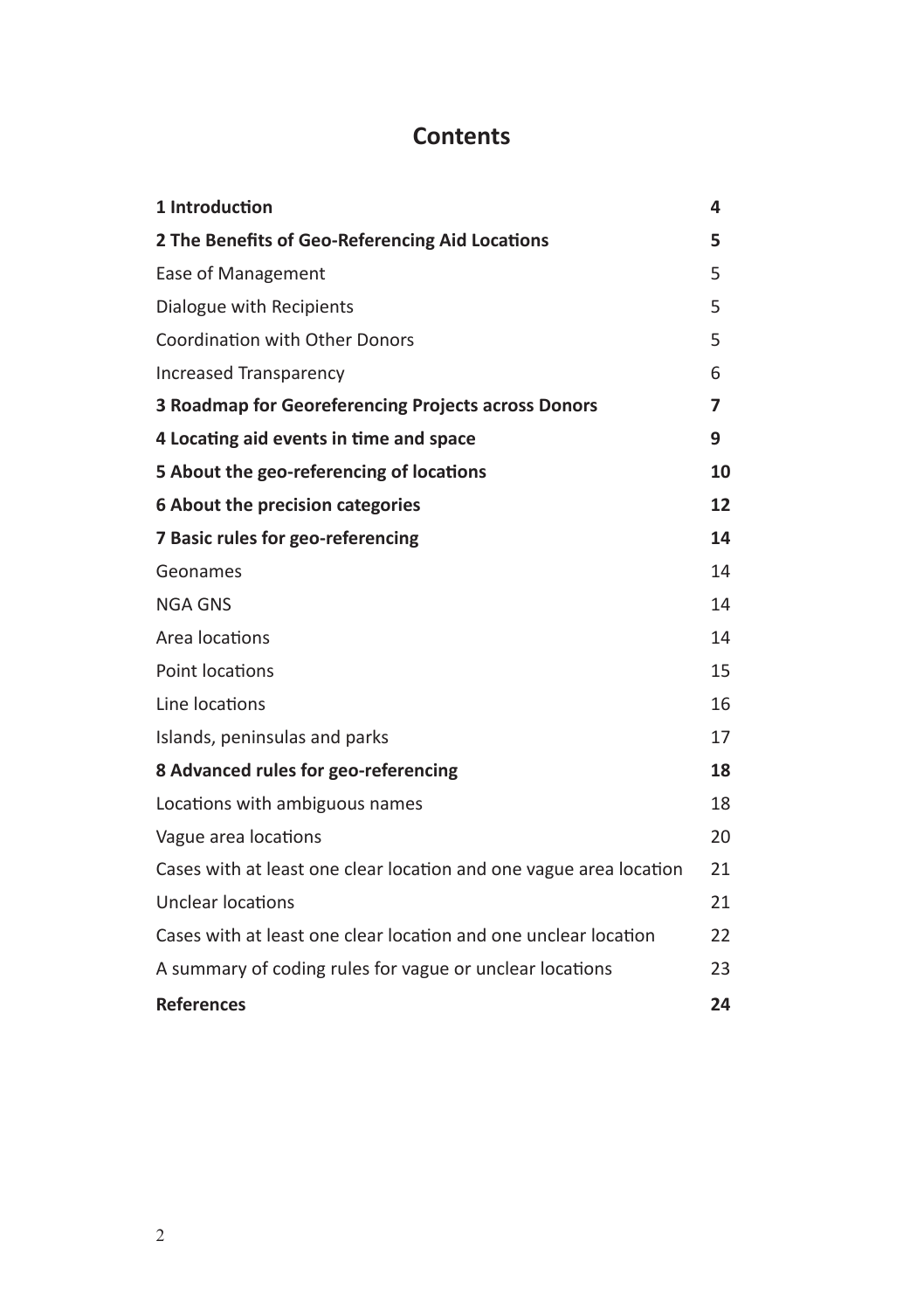### **Tables**

Table 6: Selecting a location when no geographic location is explicitly named 23

## **Appendix**

| Table 1: Example of clear locations                                        | 25. |
|----------------------------------------------------------------------------|-----|
| Table 2: Selecting a location when several alternatives have the same name | 26  |
| Table 3: Example of unclear location                                       | 28. |
| Table 4: Example of when a central government institution receives funding | 29  |
| Table 5: Example of when a project is national in scope                    | 30  |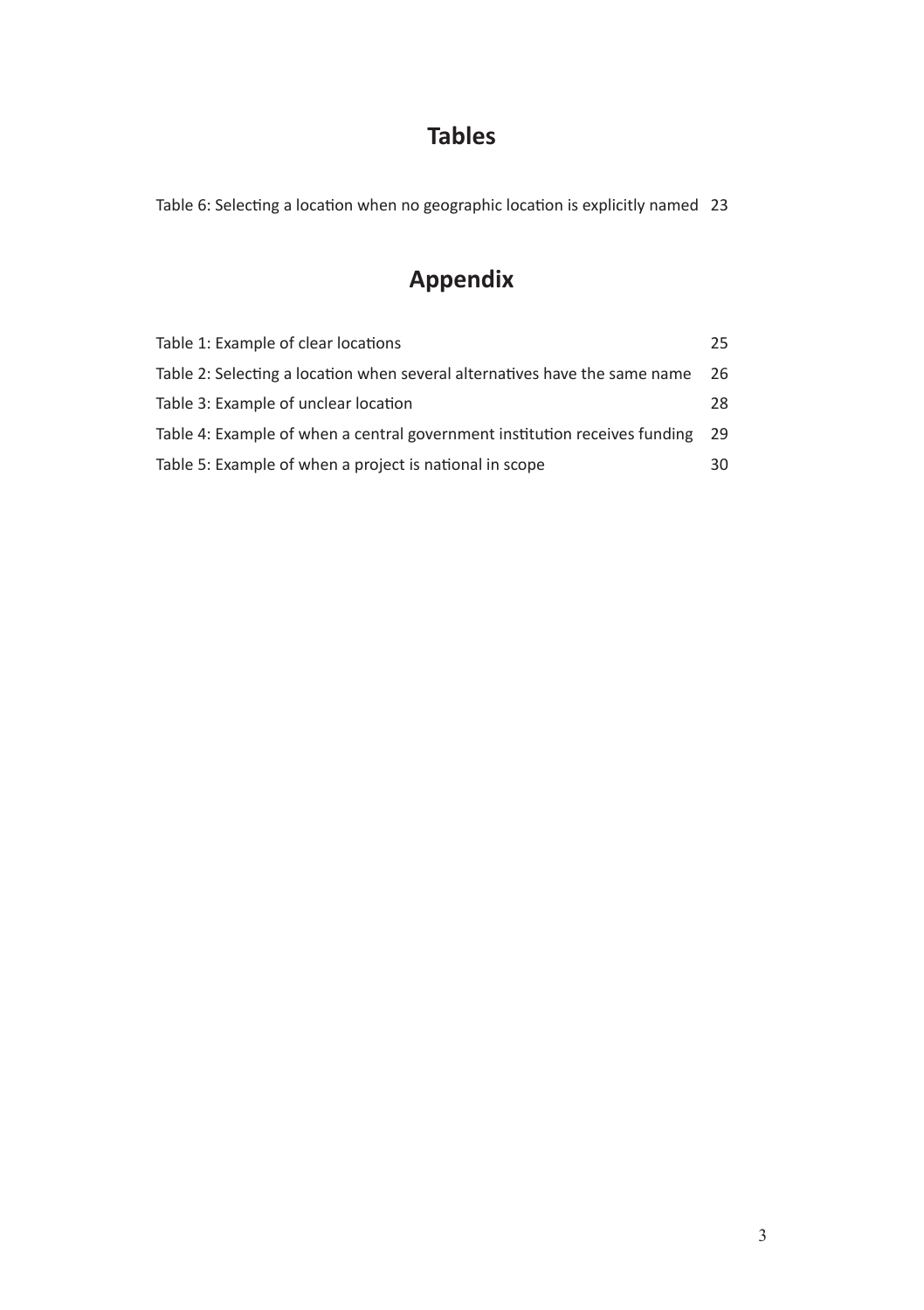# **1 Introduction**

This codebook details how aid events that are available from Aid-Data and other donor sources can be assigned latitude and longitude coordinates, i.e. be geo-referenced, under the UCDP/AidData coding rules. The rules are derived from the UCDP Geo-referenced Event Dataset (GED) Codebook version 1.0 (Sundberg et al., 2010) which covers the geo-referencing of violent events. The system has been adapted and complemented by additional rules to enable the coding of aid projects rather than battles. The UCDP GED is used as a starting point as it permits us to identify and record a hierarchy of locations differentiated by various precision scores.

Sources vary in the precision that locations are reported; sometimes the exact location is named and in other instances the general area is reported. Following UCDP, the system of geo-referencing used by UCDP/AidData can therefore cope with coordinates at four main levels, ranging from point locations, through two administrative divisions, to the country level. Eight precision categories are connected to the coordinates in order for researchers to select subsets of the data set that contain different levels of precision. The main objective is to record all locations to which aid dollars are committed or distributed. Locations that benefit indirectly are not coded, unless the geographic locations of the indirect areas are significant enough to be clearly spelled out in project documents.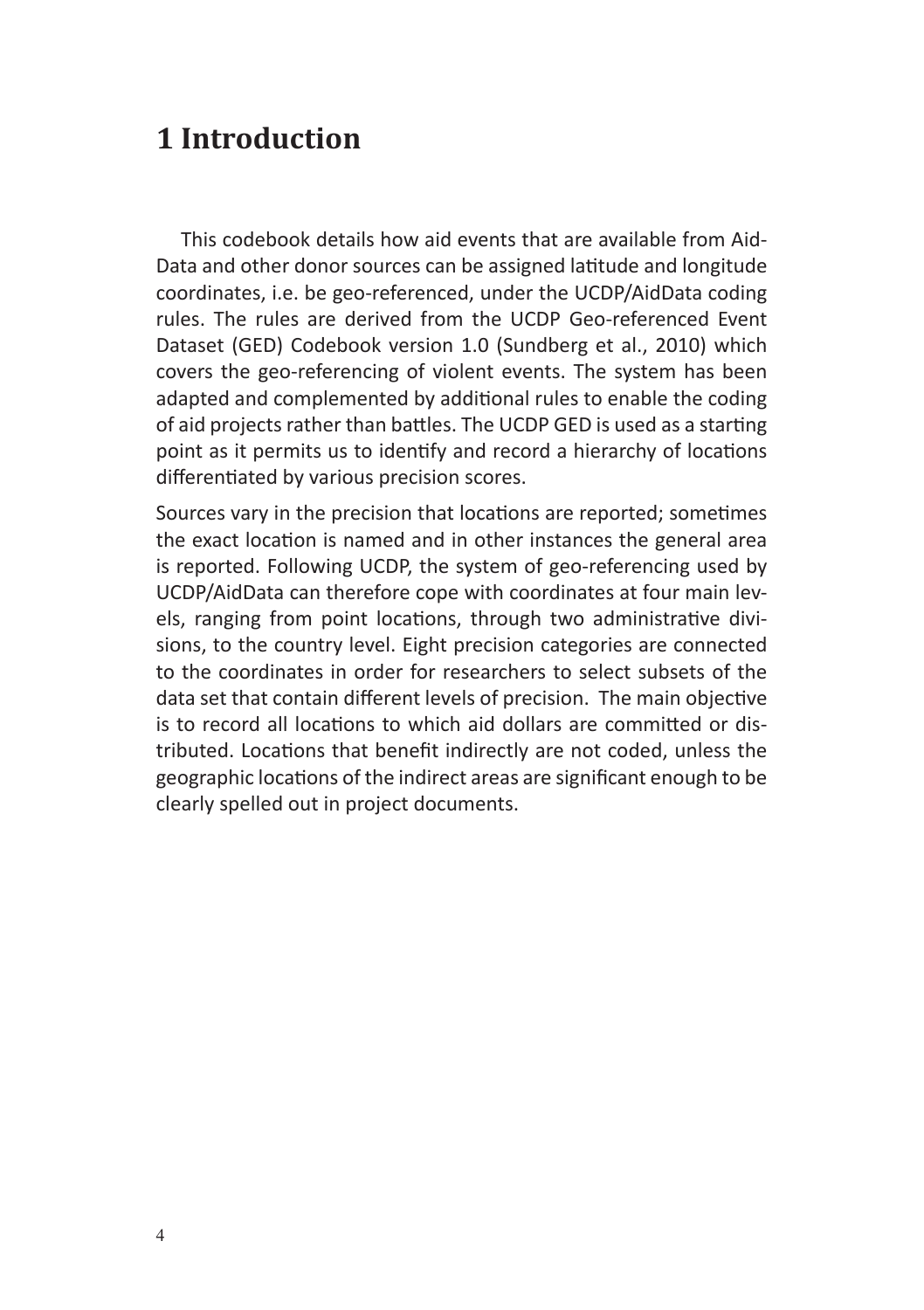# **2 The Benefits of Geo-Referencing Aid Locations**

The availability of aid locations at a sub-national level provides four main benefits to donor organizations: ease of management, dialogue with recipients, coordination with other donors, and increased transparency.

#### **Ease of Management**

Localized data can provide donors with a better understanding of the allocation of aid within the country, highlighting any potential financing gaps, displaying inequities of aid distribution, and ensuring that aid flows to those who need it most. Once mapped, city-level data presents management with a simple platform to assess its current performance and to plan its future projects.

#### **Dialogue with Recipients**

If made public, mapped sub-national data can provide recipients with a better understanding of how and where aid should be working for their benefit. Recipients will be better able to carry on a dialogue with donors to direct aid to areas which may have been otherwise neglected, and which need the aid the most.

#### **Coordination with Other Donors**

Once multiple donors have made their mapped data available to the public, donor organizations will have a clearer picture of the aggregate distribution of aid within a country. Donors will be able to co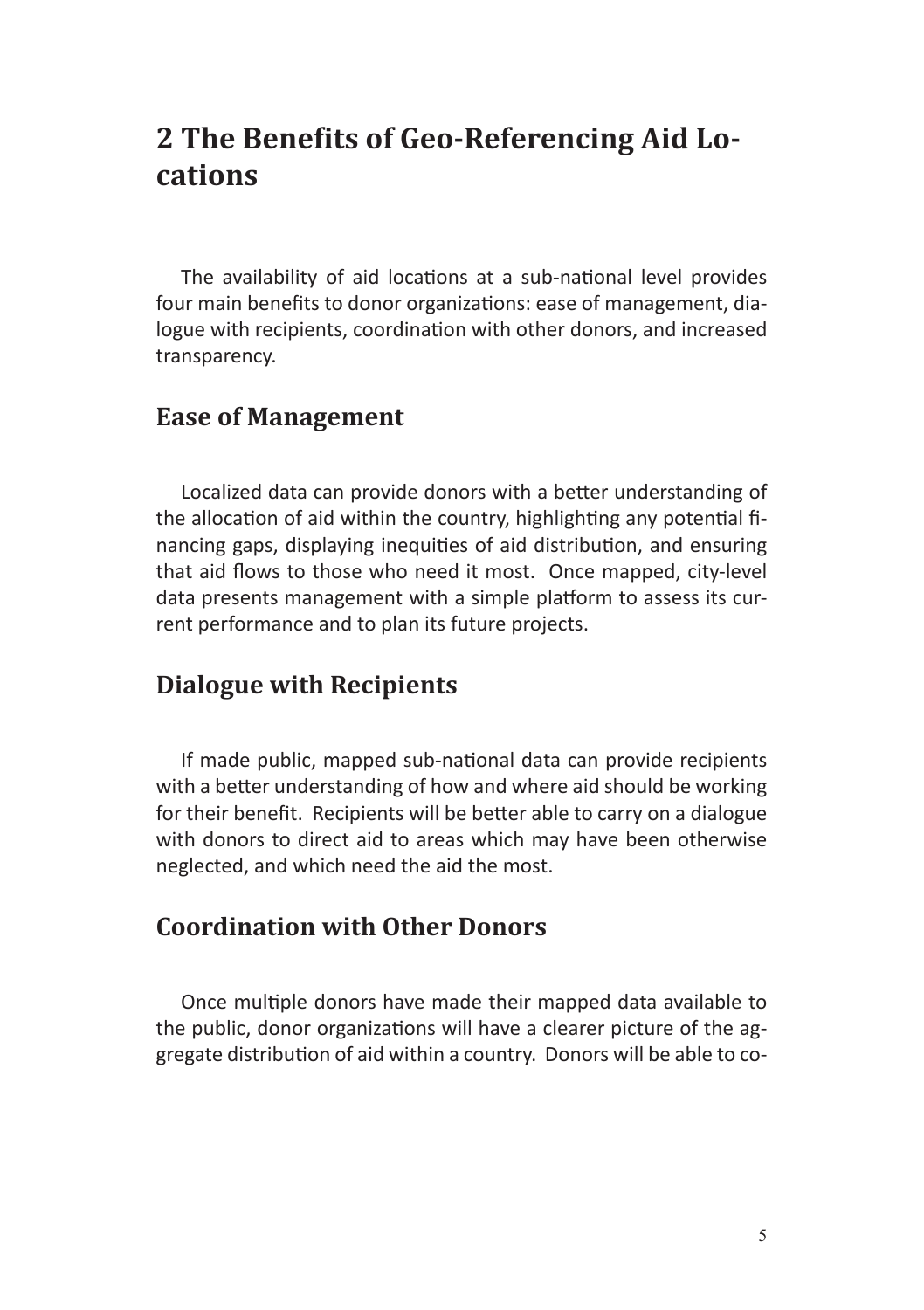ordinate their efforts to specialize in certain regions, or to co-finance projects, eliminating potentially wasteful project duplication.

#### **Increased Transparency**

Mapped data will also hold both donors and recipient governments accountable to their intended beneficiaries. Researchers, auditors, and recipient citizens will be able to verify that projects are being implemented in their intended locations, reducing waste and fungibility and increasing aid effectiveness.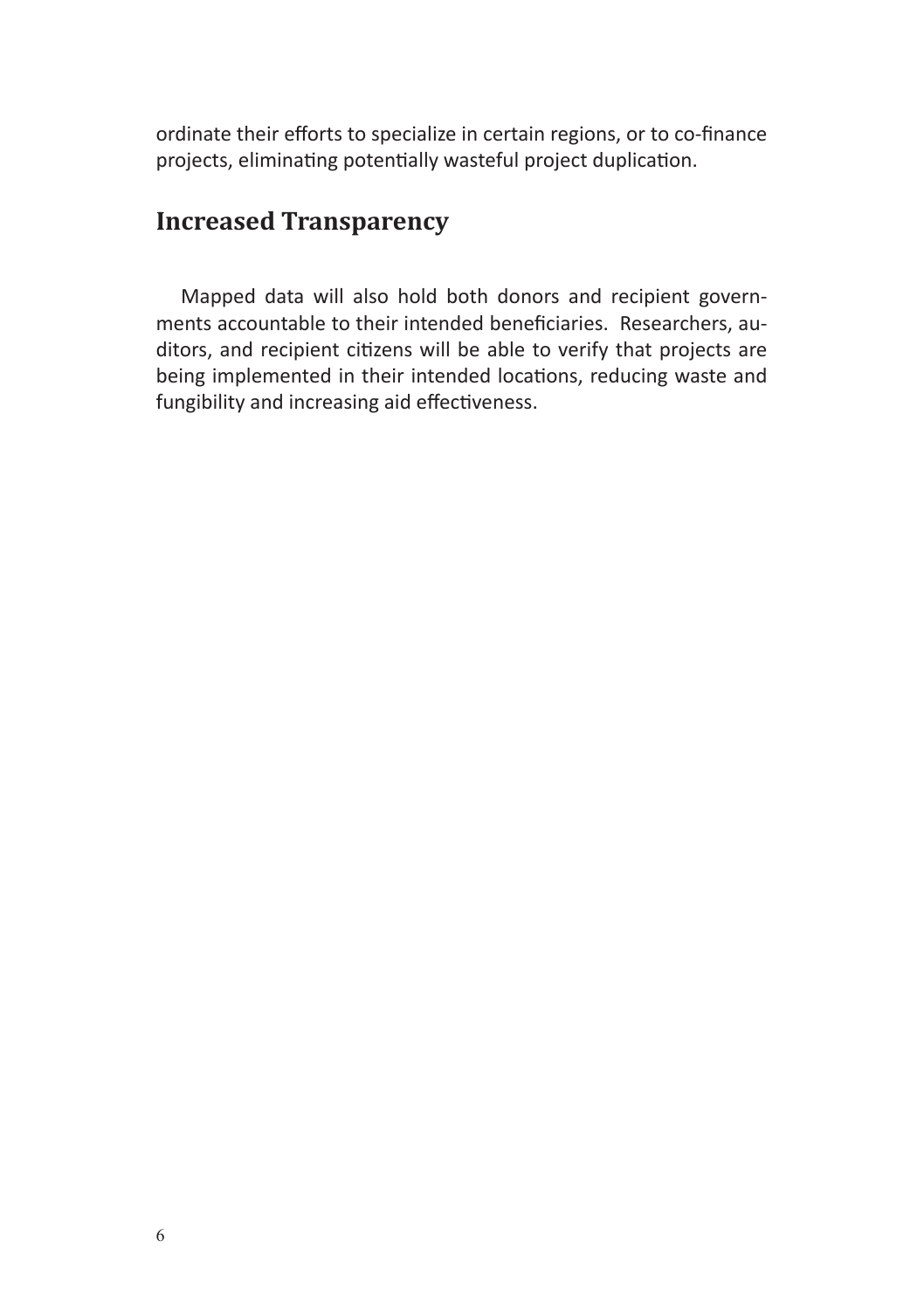# **3 Roadmap for Georeferencing Projects across Donors**

The UCDP/AidData georeferencing scheme is flexible enough to code projects across multiple databases and donors. Our standard procedures for georeferencing include the following steps in this order.

1. AidData - Titles and Descriptions

2. Donor Documents

 A. A specific document that provides official location for all of that donors' projects

- B. Project info doc or project planning doc.
- C. Project implementation doc.
- D. Project evaluation document
- E. Phone call or email to project manager

3. Recipient Database - development project management information system

4. Recipient Documents - on websites for the recipient development coordination agency.

5. Implementing Agency Documents - often the implementing agency maintains its own project website; these can be NGOs or private contractors

For any donor, we can begin with existing information in the AidData database. Following this, we consider a variety of documents from the donor, including those listed in A-E above. The prioritization of documents will change between donors as location information may appear in different documents, depending upon the reporting procedures of the organization (for instance, World Bank Project Appraisal Documents tend to give particularly rich geographic information, while the Project Information Documents tend to be more sparse in providing geographic locations). However, in all cases, multiple project documents should be reviewed to ensure that all locations receive a geographic reference. Following a consideration of the do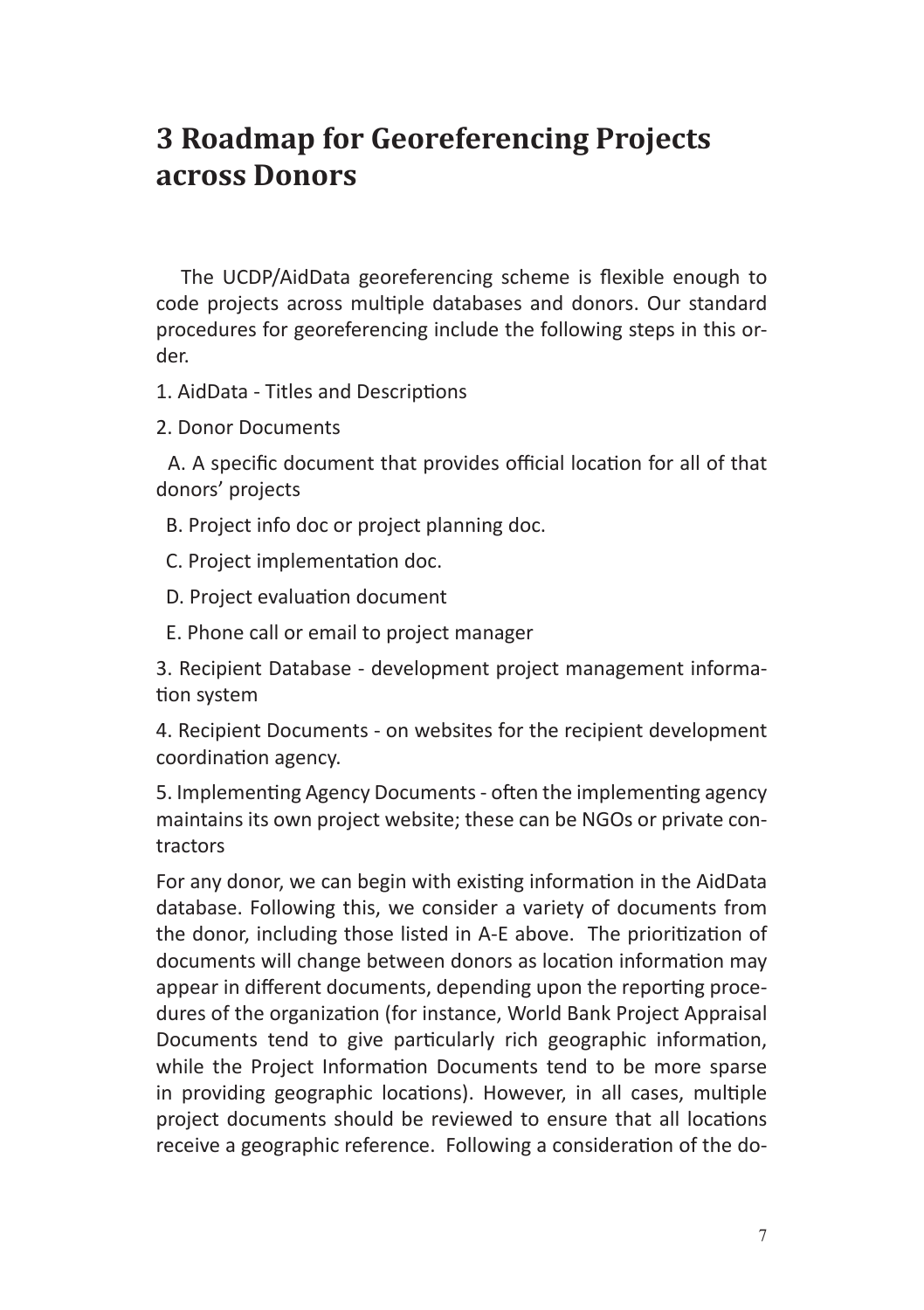nor's documents, the recipient database, recipient documents, and implementing agency documents can be consulted for further information. These steps enable us to be flexible in coding any particular donor.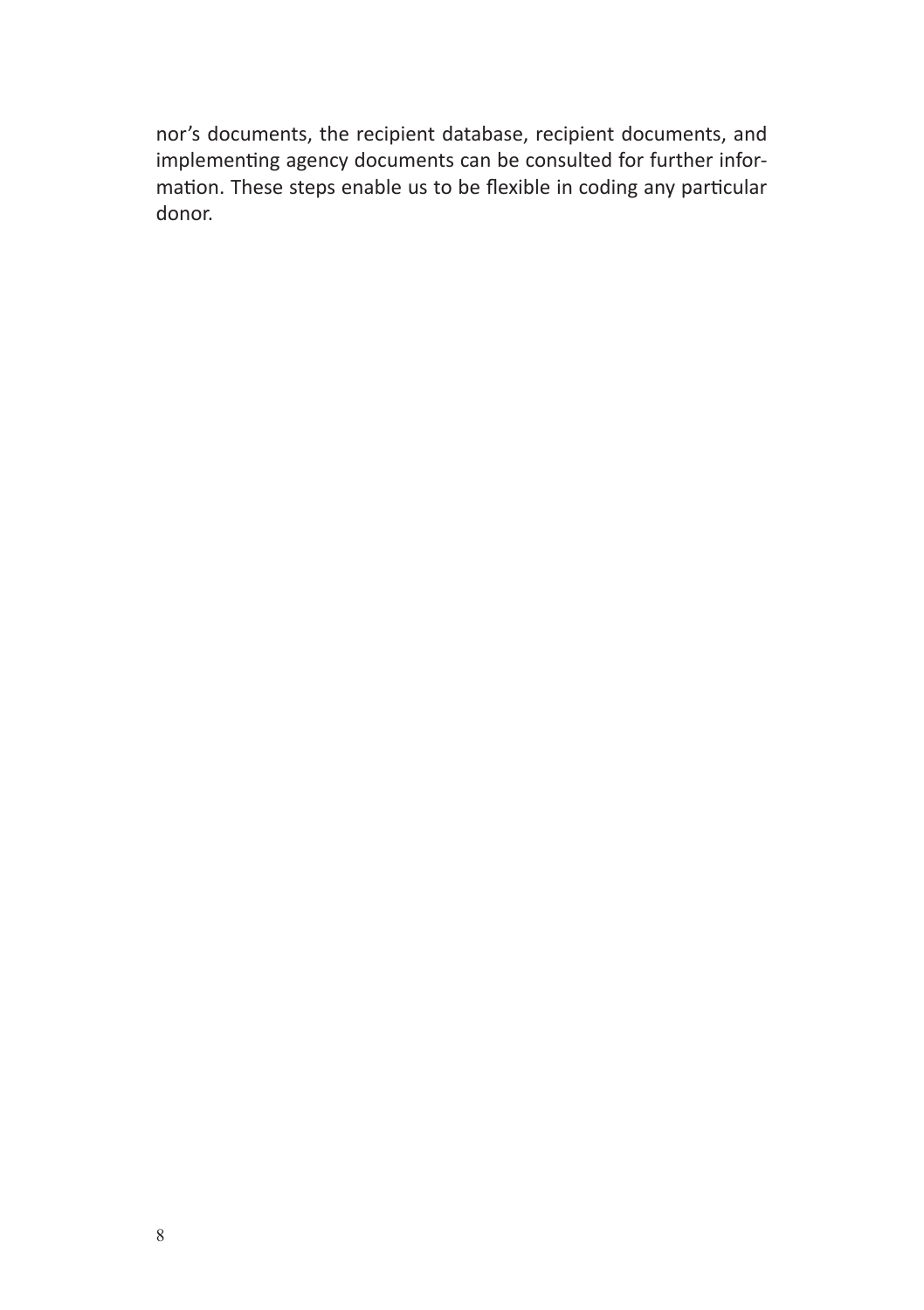# **4 Locating aid events in time and space**

The geo-referenced data set that has so far resulted from this coding scheme is compatible with the original version of AidData as well as a variety of donor sources and GIS systems. This means that UCDP/ AidData's unit of analysis is primarily funding commitments as opposed to distributed aid or calendar days (PLAID, 2010). Since data on the exact dates of funding commitments are sparse most georeferenced locations can only be related to the year that a specific commitment was made.

When there are aid projects intended for several locations we include an additional row of data with the same project information, but separate sets of coordinates for every additional location. This means that each event is defined as a project-location.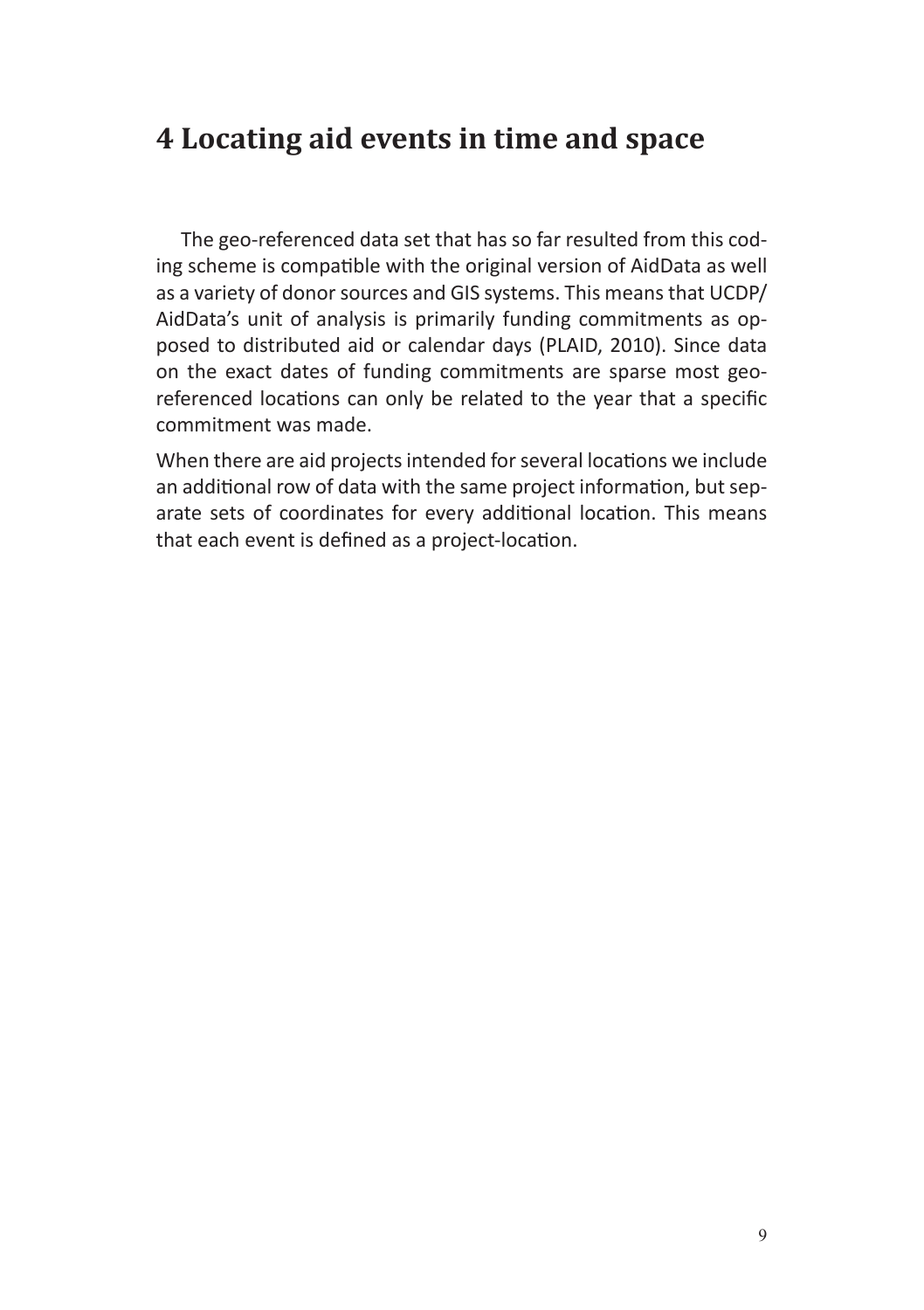# **5 About the geo-referencing of locations**

Each aid project may have location information on several levels. First, the project abstract often contains some location information, but may not reflect all of a project's intended targets. After searching through the abstract for location information, the most recent updates of all project documentation are reviewed (this can include Project Appraisal Documents, Project Papers, etc.). In geo-referencing the AidData data set, titles and descriptions are also reviewed for relevant geographic information. Location information is frequently contained in more than one project document, necessitating a review of all possible sources of information. For this reason, unless a document definitively states that all locations are contained therein, the most recent of each document type is reviewed.

In the data set, the first column contains the number of locations that the project reaches (numbloc). The second and third columns in each set of coordinates contain the latitude (lat) and longitude (long) of the location. The fourth column in a set specifies the first-order administrative division (ADM1) and the fifth a second order division (ADM2) as a string variable. In addition, the official Geoname and Geoname ID (from geonames.org) are included in the sixth and seventh columns. If events only have information on the administrative division, and not the exact location, then the centroid point of the administrative division is entered into the latitude and longitude columns. Lastly, in each set of coordinates, the precision of the coordinates is specified (Precision), which we discuss in greater depth below. For additional locations, the project information is replicated in the following row, then the next set of coordinates and Geonames is entered.

Table 1 (see appendix) illustrates how the coding sheet looks for a project in which the recipient locations are clear and straightforward to geo-reference. The example references part of a World Bank transport improvement project with eleven locations, including Miritini and Kisumu, Kenya.

In table 1, the coordinates of the first location are recorded in the second and third column. The fourth and fifth columns display the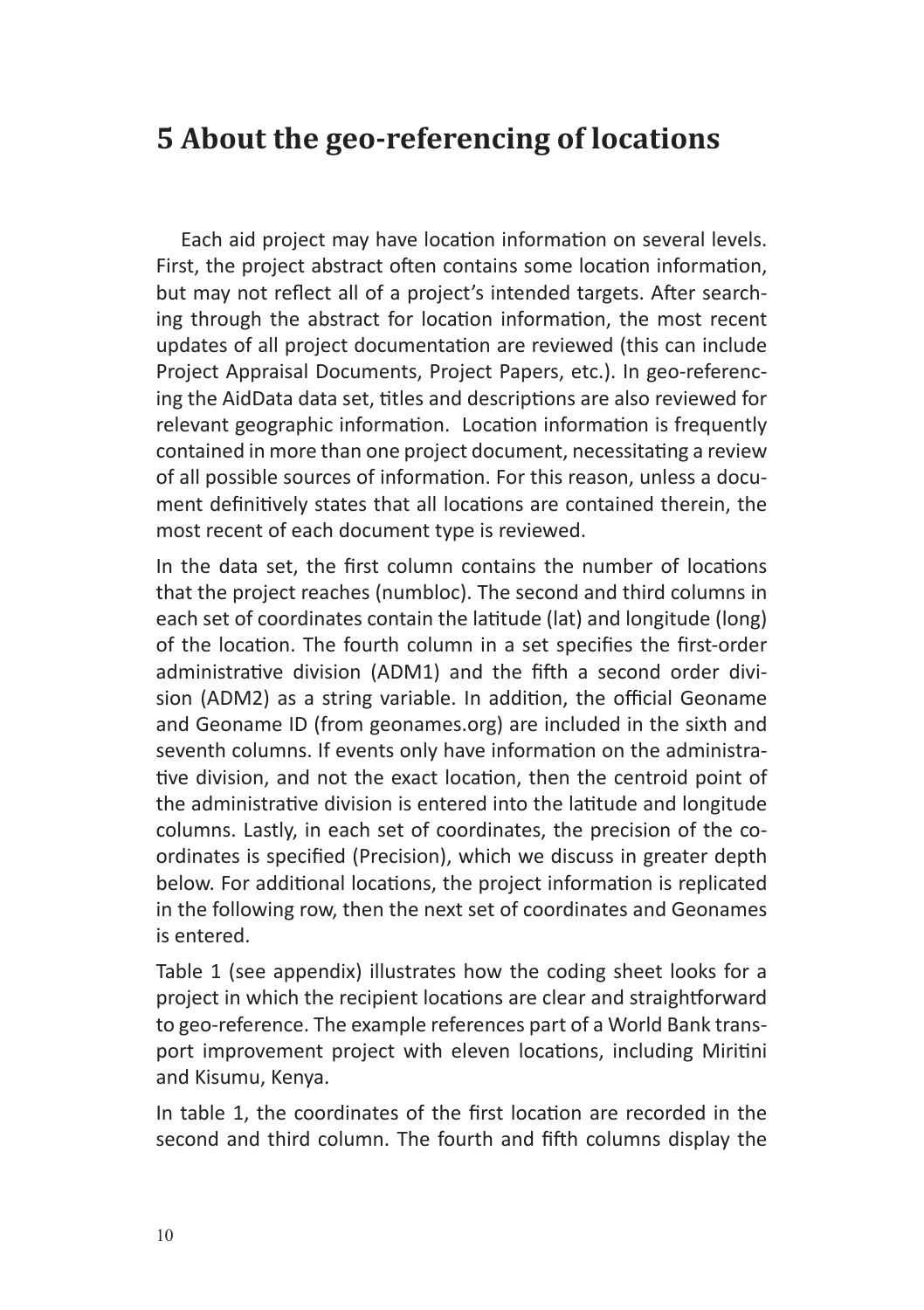province and district in which the points are located. The sixth column is the Geoname of the point location, while the seventh column is the unique Geoname ID for the point. Finally, the precision code of 1 indicates that the points correspond to a specific place, in this case a town.

If there is no direct mention of any location in the sources, and the title and abstract do not indicate that aid is granted to the central government or national in nature, aid is assumed to go to the country in general. The country coordinates are coded with precision 7 which indicates that the location is unknown. This means that it is up to the researchers using the data to decide if unclear aid locations should, by default, be excluded, or be assumed to go to the entire country. See the advanced rules in section 8.

The coordinates are determined through Geonames, and the American National Geospatial Intelligence Service (NGA) is used as a complementary data source. Geonames and NGA both provide online services, namely www.geonames.org and the GEOnet Names Server (GNS), which contains names and coordinates of various administrative divisions, populated places, waterways, and objects. (http:// geonames.nga.mil/ggmagaz/geonames4.asp) The latitude and longitude coordinates are recorded with a six decimal precision. The map projection used is the standard World Geodetic System 1984 (WGS 84) (Sundberg et al, 2010). Google Earth is also used in order to complement the primary and secondary sources.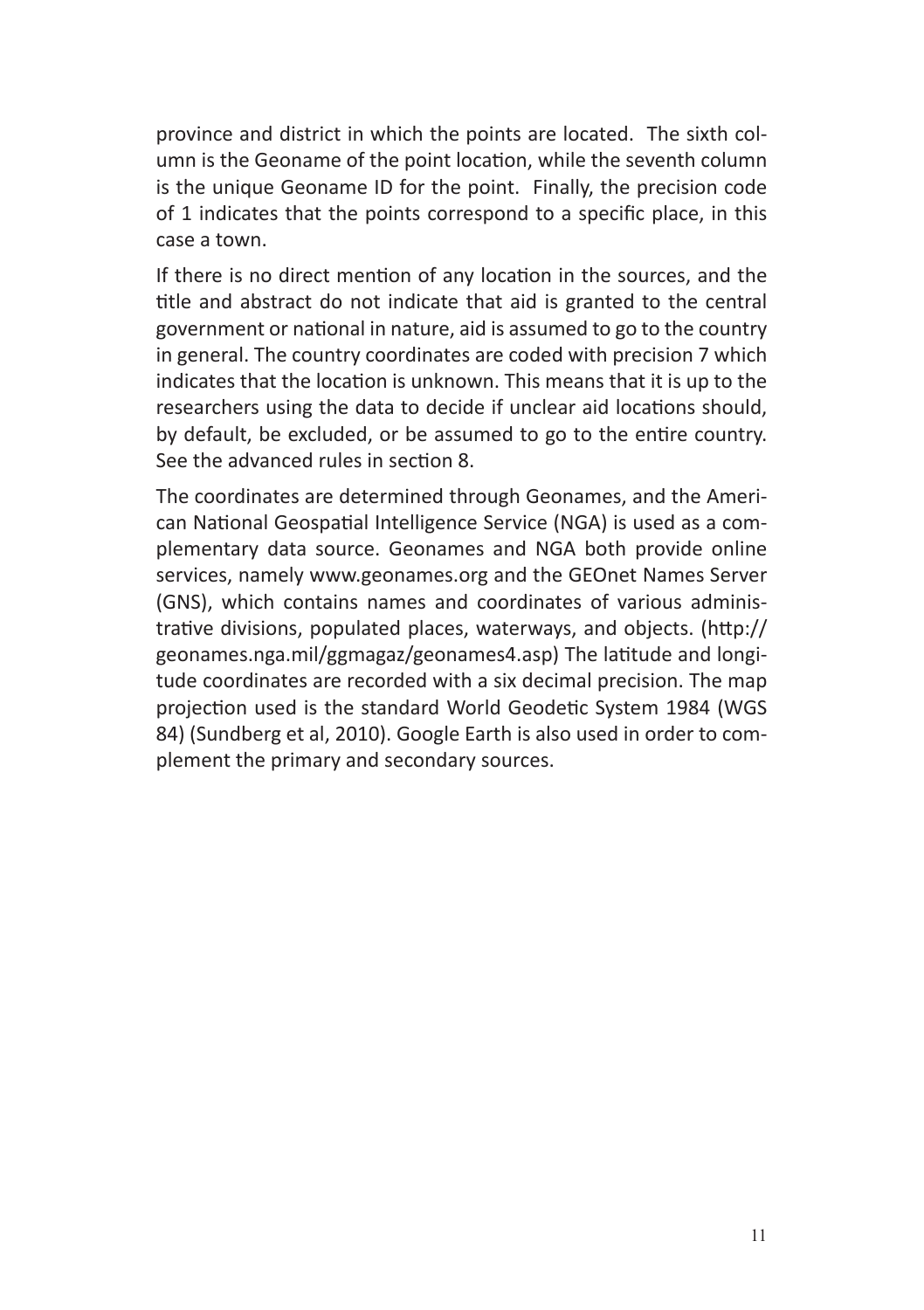# **6 About the precision categories**

For the data to be useful for a wide range of applications it is crucial to make it possible to select sub-sets of the data based on varying criteria of precision. The first six categories detailed by the UCDP's Georeferencing Project Codebook (Sundberg et al. 2010) are used here, with minor modifications. The seventh and eight precision categories are unique for the UCDP/AidData codebook.

1 = The coordinates corresponds to an exact location, such as a populated place or a hill.

The code is also used for locations that join a location which is a line (such as a road or railroad). Lines are not coded only the points that connect lines. All points that are mentioned in the source are coded. See section 7 for more information on coding lines.

2 = The location is mentioned in the source as being "near", in the "area" of, or up to 25 km away from an exact location. The coordinates refer to that adjacent, exact, location.

3 = The location is, or is analogous to, a second order administrative division (ADM2), such as a district, municipality or commune.

4 = The location is, or is analogous to, a first order administrative division (ADM1), such as a province, state or governorate.

5 = The location can only be related to estimated coordinates, such as when a location lies between populated places; along rivers, roads and borders; more than 25 km away from a specific location; or when sources refer to parts of a country greater than ADM1 such as a National Park which spans across several provinces (e.g. Foret Classee de Gongon in Benin)

6 = The location can only be related to an independent political entity, meaning the pair of coordinates that represent a country. This in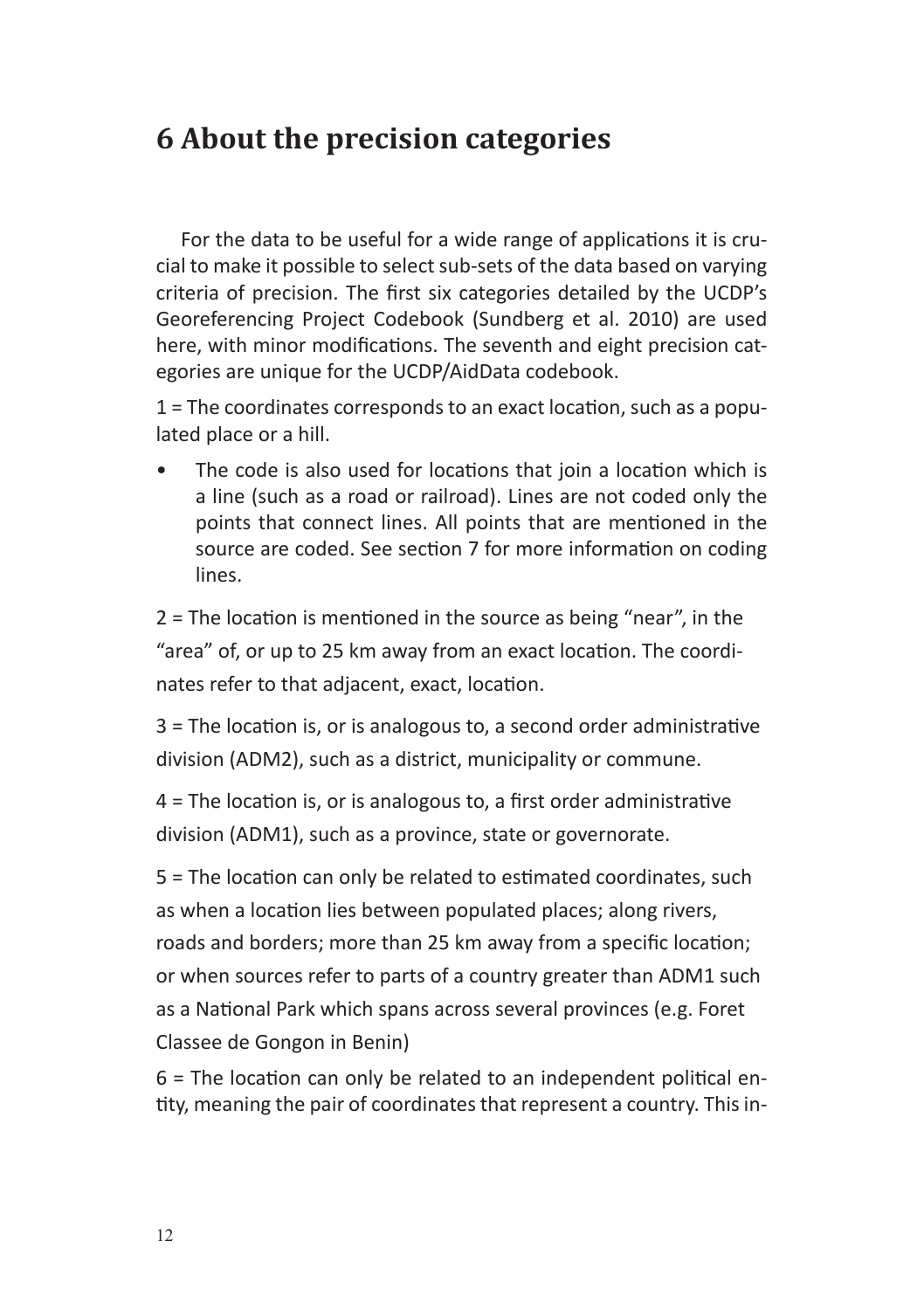cludes aid that is intended for country-wide projects as well as larger areas that cannot be geo-referenced at a more precise level

7 = Unclear. The country coordinates are entered to reflect that subcountry information is unavailable.

8 = The location is estimated to be a seat of an administrative division (local capital) or the national capital.

- If aid goes to Luanda, for example, without further specification on the location, and there is an ADM1 as well as a capital called Luanda, then code the coordinates of the capital with precision 8.
- If it is not spelled out that aid goes to the capital; but if it is clear that it goes to a government ministry or to government financial institutions; and if those institutions are most likely located in the capital; then the coordinates of the capital are coded with precision 8. (However, if it can be verified that the recipient institution is located in the capital then the coordinates of the capital with precision 1 are used.)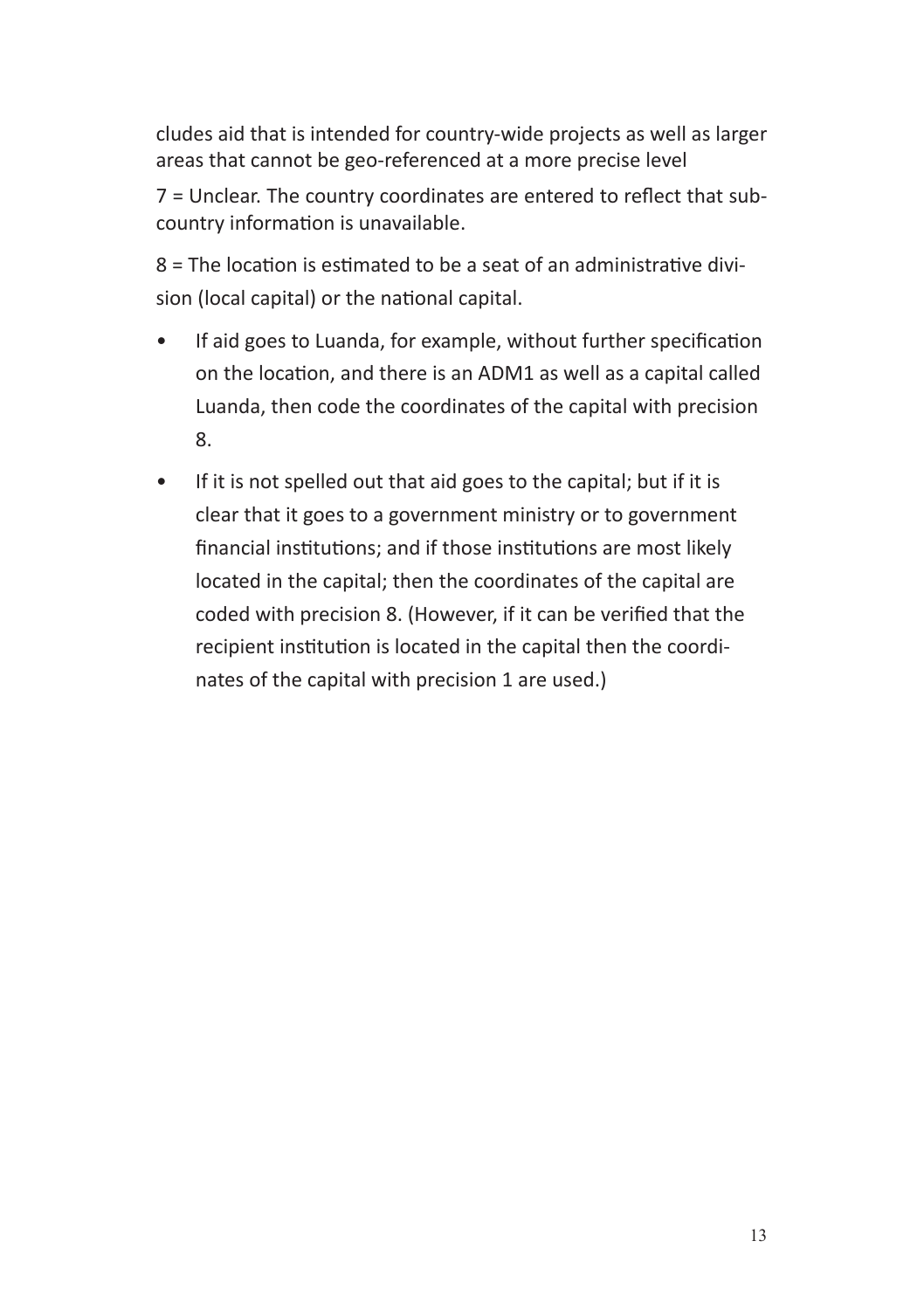# **7 Basic rules for geo-referencing**

#### **Geonames**

Enter the location name into the Geonames search engine, selecting the desired country. If there is no hit, try an advanced search of feature classes or use the "fuzzy search" feature. If there are still no results, search again using NGA GNS. GNS often contains more alternate spellings than Geonames, and those alternate spellings can be re-entered into Geonames to obtain the Geoname and Geoname ID.

#### **NGA GNS**

Enter the location into the NGA GNS using the category "start with" and input search string "without diacritics". If there is no hit in the GNS, search again using the category "fuzzy search" (Sundberg et al. 2010). If there are still no results, search again using Google Earth or Google Maps. Sometimes Google is better in suggesting options for spelling names that are misspelled in the sources. Use the coordinates of the location with the modified spelling, if it appears to be the place intended in the source. Left click on the pair of coordinates suggested in the gazetteer in order to obtain the location in decimal form rather than degrees, minutes, and seconds.

#### **Area locations**

Administrative divisions (ADM1 and ADM2) and countries are areas. The latitude and longitude representation of areas are estimated as the coordinates of the centroid point and the Geoname ID provides a boundary file for the administrative divisions relating to the point. The names of first order administrative divisions (ADM1) and second order administrative divisions (ADM2) are saved in the data as text/strings in the "ADM1" and "ADM2" columns. The precision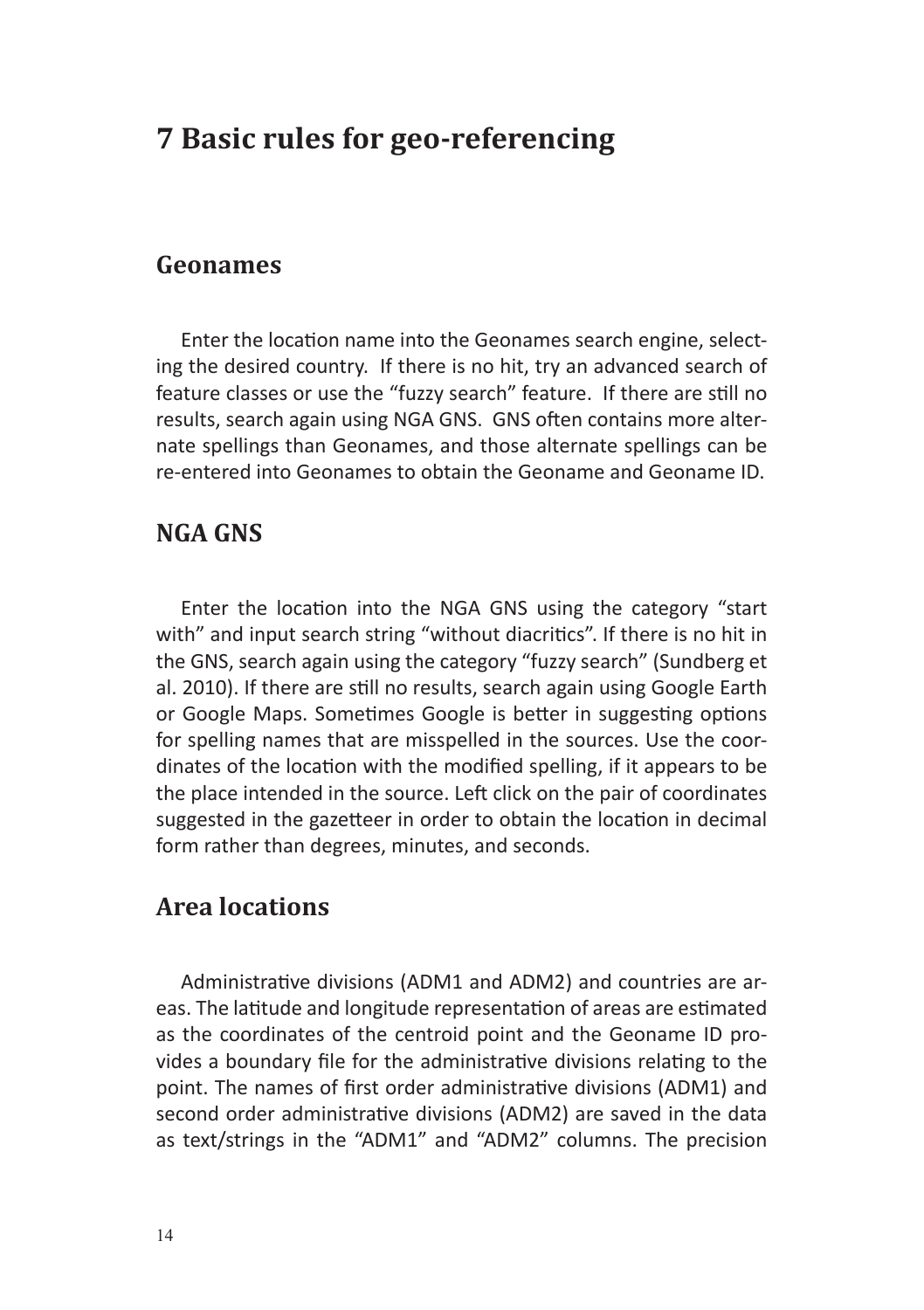code depends on the level of the area (3, 4, 6/7). Note that some cases have no second order administrative divisions connected to the first order administrative divisions in GNS. Geonames contains this information more often, and second order divisions are included whenever they can be located.

A particular problem when working with longer time series is that there are states that have revised the boundaries of their administrative divisions at some occasion during the years that are being coded. The priority in such instances is to best approximate the area that is intended in the source. Thus, if a province is divided into several new provinces, each of the new provinces within the boundaries of the defunct province is coded. A more difficult case occurs when countries decrease the number of provinces. In this case, the current province which contains the territory of the defunct province is coded and a note is made of the defunct province as the intended recipient.

#### **Point locations**

Locations that are discrete points are for instance towns, cities, suburbs, hills, farms, and various installations. Occasionally the source will mention a location within a location, for instance a hospital in a capital. Since that does not happen often, and since the coordinates of the main location are the only ones available in most cases, record only the coordinates of the main location. For instance if there are funds going to farms somewhere in the location Bengo, as well as aid to hospitals somewhere in the same location, then Bengo is coded only once. Suburbs are borderline cases. Suburbs to cities should be considered to be locations in their own right and are coded if the coordinates are available (with precision 1). If the coordinates of a major suburb are not available use the coordinates of the main city and precision 2.

If a location cannot be pinpointed via the search functions in Geonames, the GNS, or Google Earth, for instance a dam, then use the coordinates of the closest populated place rather than for instance estimating a point in the lake through Google Earth. In that case use the appropriate precision code (2 or 5). However, if the dam itself can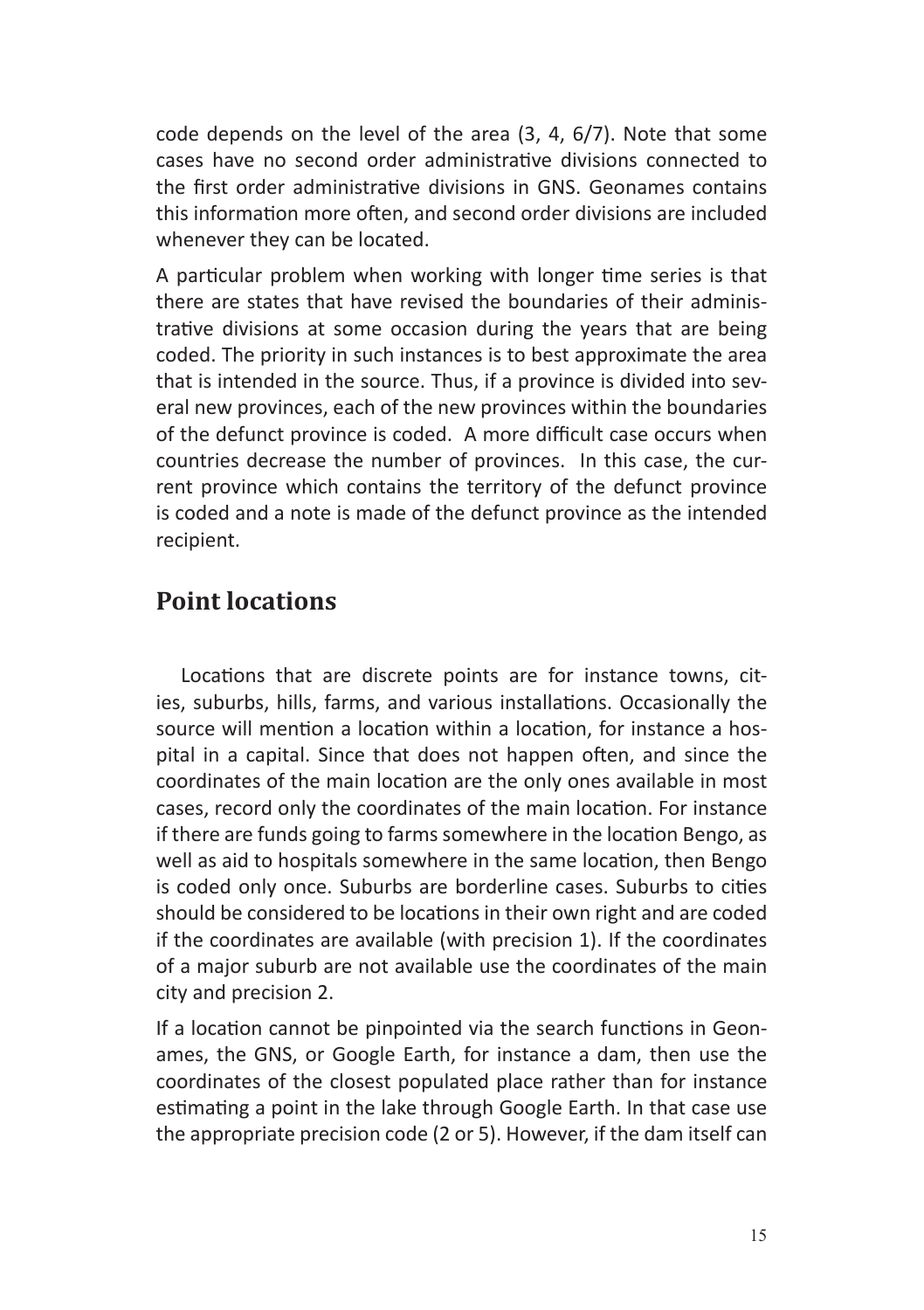be visually located via Google Earth, then estimate the coordinates of the centre of that exact location.

While coding point and line locations, also record the names of the related administrative divisions, if possible. Sometimes those names are not available from the gazetteer. If that is the case, use alternate sources such as fallingrain.com or statoids.com (Law, 2010) to determine the relevant administrative division. First order administrative divisions must be coded when a coordinate represents a sub-provincial feature, while second order administrative divisions may be left vacant if a brief search does not return reliable results.

#### **Line locations**

If the location is a road, or a power line or similar connection between points, then code the point locations that are mentioned in the source as linking the road. Sometimes the name of the road (for instance Beira-Machipanda) is not the stretch of the road that receives the funding (for instance the Inchope-Machipanda section). If the source specifies the stretch of road which receives the funding, then record all towns that are explicitly mentioned in the source and that connect the road as well as any provinces through which the road passes.

If connecting towns are not indicated, simply record the provinces through which the road passes. For instance, a road running from Nairobi, Kenya to Mombassa, Kenya would necessitate five codes: (1) Nairobi, with Nairobi Area listed as the ADM1 and precision code 1; (2) Mombassa, with Coast Province listed as ADM1 and precision code 1; (3) Nairobi Area Province with precision code 4; (4) Eastern Province (through which the road passes) with precision code 4; and (5) Coast Province with precision code 4. This is done to reflect the fact that funding is allocated across the entire road through each af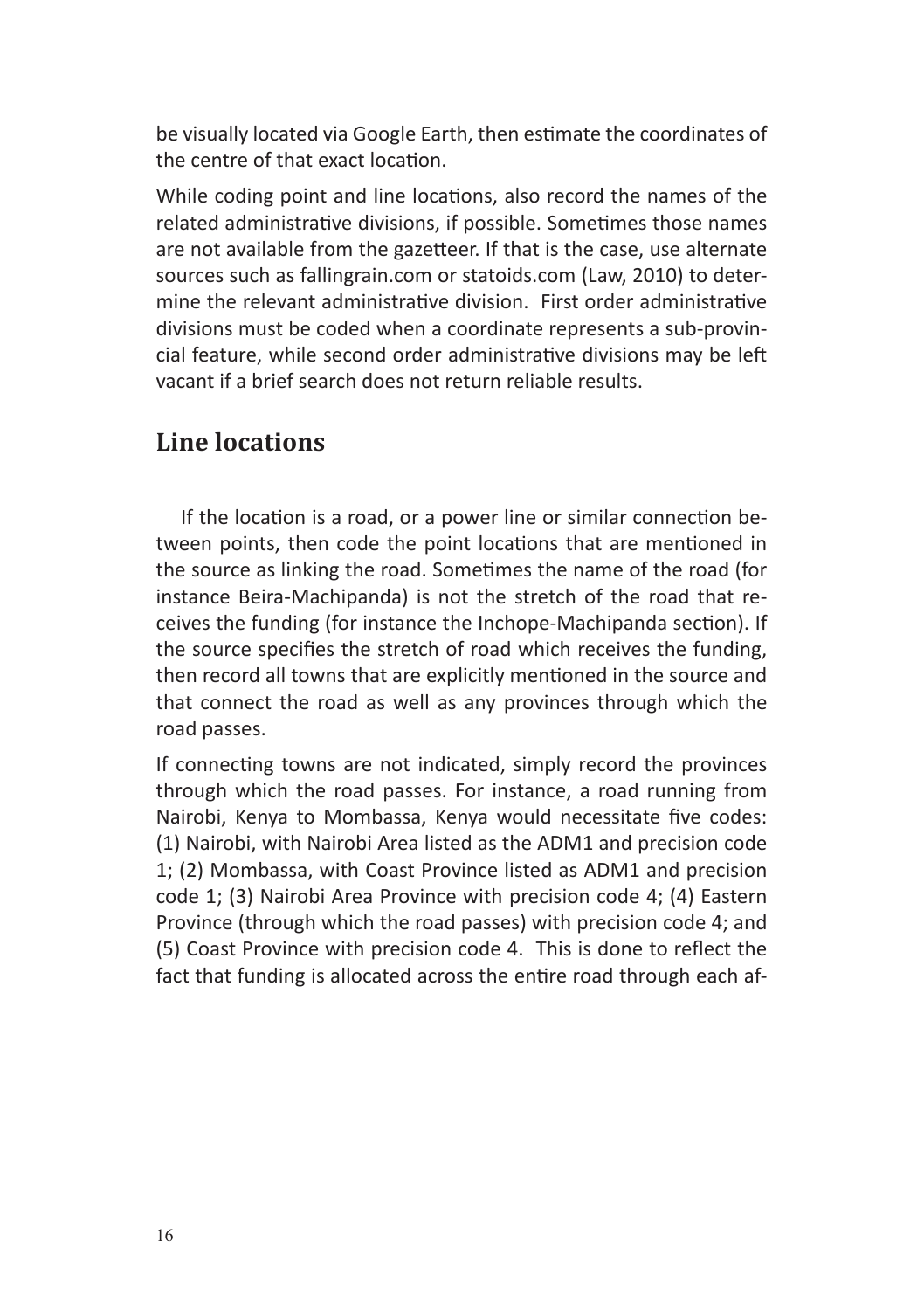fected province, rather than simply to the point locations of the road ends.

#### **Islands, peninsulas and parks**

When encountering islands, peninsulas or parks the proper precision code might be unclear. Do not code the island, peninsula or park separately if it is clearly a part of another location. For instance, Manhattan is a part of New York City and would not be counted as an Island or a suburb. For other situations use the available codes:

1= The island, peninsula or park is very small, or a particular point on an island is named and can be coded;

2= If a very small island, peninsula or park, or a point on a big area, is not specified more than near a point;

3=The island, peninsula or park is, or is similar to, an ADM2, or more than one ADM2 clearly fit within the area and can be coded separately;

4=The island, peninsula or park is, or is similar to, an ADM1, or more than one ADM1 clearly fit within the area and can be coded separately;<sup>1</sup>

5=The island, peninsula or park is a bigger region that contains several ADM1 that do not clearly fit within the area; or if the areas location is unclear and further than 25 km from a named location; or if the coordinates can only be estimated between two named locations;

6=The island, peninsula or park is an independent political entity.

<sup>1</sup> "Similar to" means that the area has a similar size as a typical ADM1 or ADM2 in that particular country. If in doubt, always use the less precise option.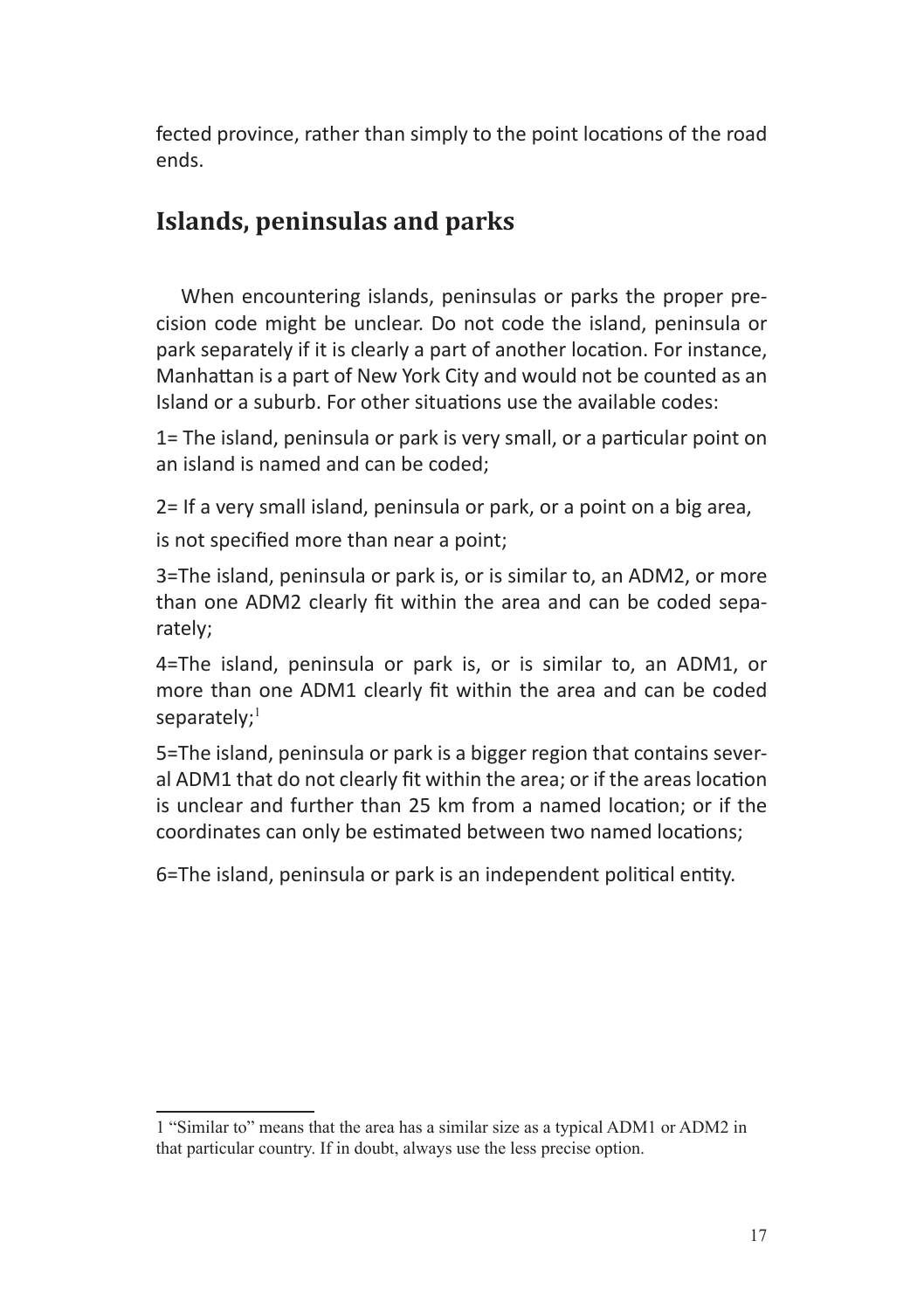# **8 Advanced rules for geo-referencing**

The advanced rules are designed to support the coder when sources are vague or unclear about which locations receive funding. The best option is always to try and find better sources with information on the location. When that is not possible, due to time or other constraints, advanced rules are used to code vague, unclear, and ambiguous locations. The advanced rules are the result of trade-offs between two guiding criteria:

- Be conservative in the coding and assign aid to larger or otherwise more significant locations rather than smaller and insignificant locations.
- Strive to locate coordinates that as much as possible reflect real locations (like towns) rather than artificial (like the centroids of administrative divisions).

#### **Locations with ambiguous names**

The sources often include the name of a location but are very sparse in specifying what type of location it is. In some cases that scarcity in specifying whether a location is an object, a town, or an administrative division, is combined with a wide selection of places that are named the same. In this case, after obtaining the options from Geonames, perform a search with the GNS and select the location that can be verified (i.e., has the same latitude and longitude). If an identical point cannot be located by cross-referencing the gazetteers, use an additional source such as Google Earth or fallingrain. com.

When feasible, the best option in ambiguous cases is to consult area experts who know which place is most likely intended. In Mozambique there are, for instance, a number of places called Pemba. For someone who has lived in Mozambique the most likely location is the Pemba which is the seat of the administrative division Cabo Delgado.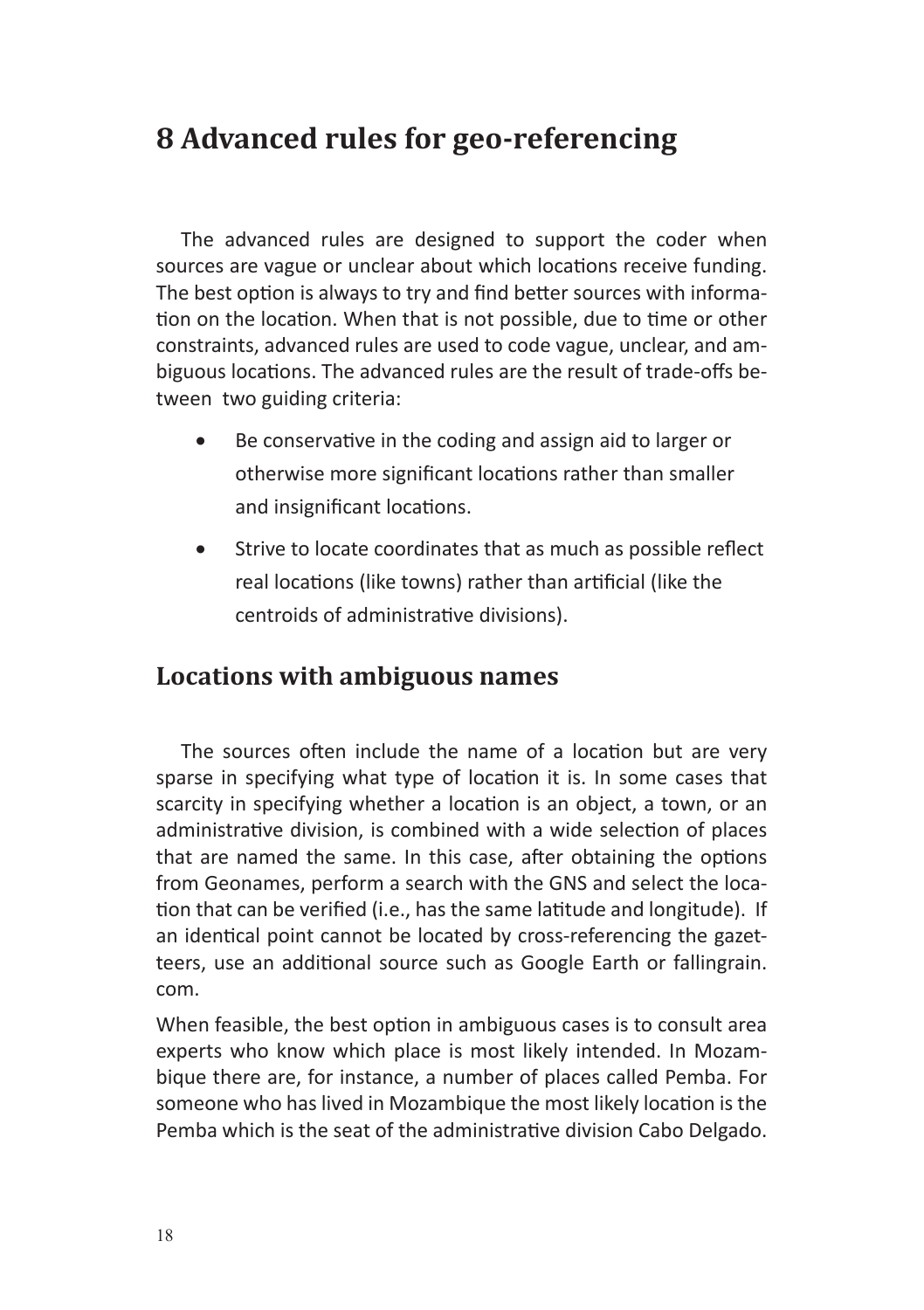Until area experts can be consulted coders will however need to use the rules listed in the rest of this section.

One form of ambiguity is when there are several options in Geonames or the GNS, but neither is spelled the same as the location mentioned in the project's source documents. The source can for instance mention the location "Lang port" and the options in the gazetteer that is closest to that spelling may be "Lange" and "Langa". In this case, if Langa is closer to water than Lange, then go with Langa (since Lang has got a port according to the source). When all options fail to provide the location in the source, there are other rules to follow, which are listed in Table 2 (see apendix). Those instructions provide rules for arbitrating between two possibilities based on a prioritization of feature classes and are based on the two balancing criteria that are mentioned in the section above. However, when both potential points have identical feature classes, alternative sources should be used to corroborate one of the points.

If the alternative sources match both points, or none of the points, other factors should be considered such as the location of other points for the same project. For instance, there are three towns named Sabon Birnin in Nigeria, one each in the provinces of Kaduna, Sokoto, and Kebbi. If all of the other locations in the project documents are found in Kaduna province, the Sabon Birnin in Kaduna would be the most likely target, and should be selected. Once the location has been arbitrated satisfactorily, use a slightly more conservative precision code for the selected geographic feature (i.e. 2 for populated place and 5 for a district or province).

If it is difficult to determine whether a town, for instance Lang, is just misspelled in the source or if it is a place which is just not available in the gazetteer or Google Earth, the precision category will be a 5 or 7. The location is therefore either treated as being somewhere within a larger area that can be estimated, for instance a coast-line when the location has a sea port. Or it is treated as other unclear locations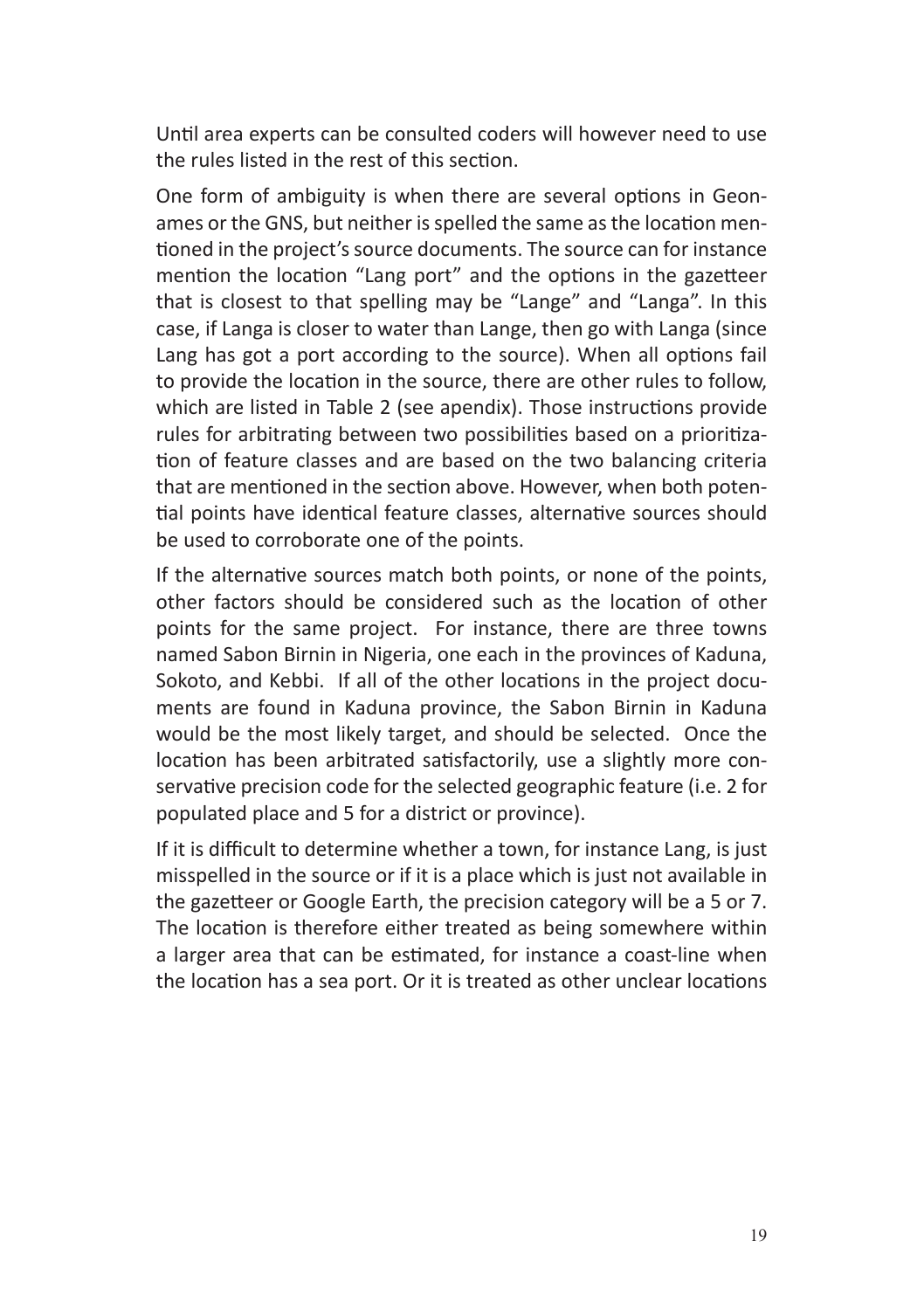with the exception that the possible location name can be noted in the spreadsheet.<sup>2</sup>

#### **Vague area locations**

In some instances the source will mention "most provinces" or similar vague locations. It is precise enough that the coder knows the general region that has aid committed to it, but unclear enough that the exact areas are hard to pinpoint – hence the term vague. When feasible, this project should be flagged by the coder (and temporarily left uncoded) for a supervisor to contact the implementing agency for clarification. If resources do not allow for specific inquiries when some vague geographic information is available, like "northern provinces", then code all provinces along the northern border (with precision 4). The principle is to ensure that the correct provinces receive a geographic reference.

When it is possible to locate a centroid point for a vague/large region through Geonames or the GNS, or by estimating it, precision code 5 is used. The reason is that a centroid of a large region is less precise then for instance two centroids of two provinces. An example is in Guinea where Haute Guinea refers to an "upper" region in Guinea. The GNS has a centroid point so the coordinates for that point is used along with precision code 5. When using precision code 5, the ADM1 field should be left blank and each province containing a portion of that geographic feature (such as a National Park or Ecological Reserve) should receive a separate code (similar to the rules for coding roads through multiple provinces). In many instances it is impossible to estimate which areas are intended (for instance "most provinces"). In such cases, when it is known that the locations are areas that ap-

<sup>2</sup> For using precision code 7 see "unclear locations" and "cases with at least one clear location and one unclear location".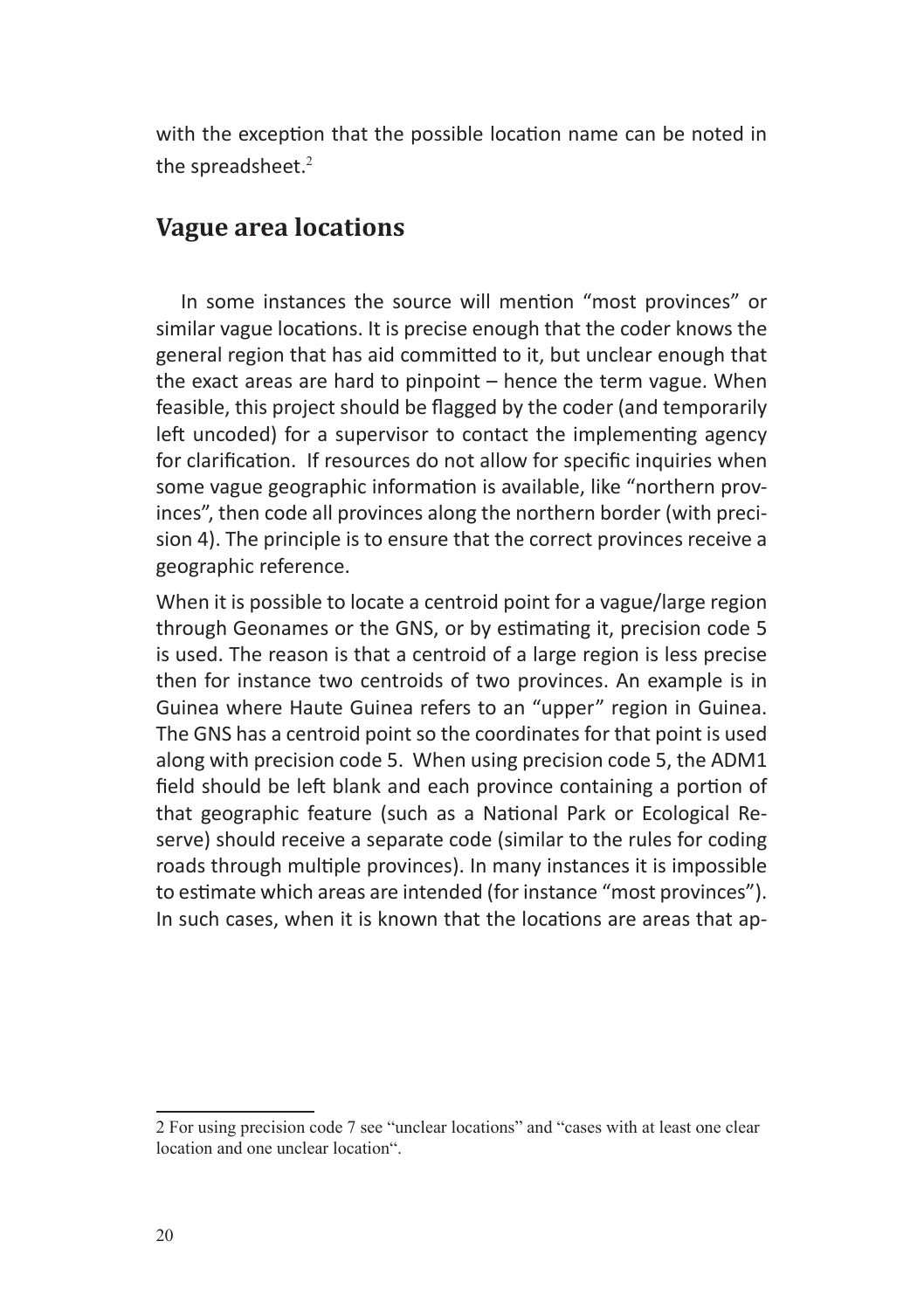pear to cover a big unspecified swath of land, code the country level coordinates once and use precision code 6.<sup>3</sup>

#### **Cases with at least one clear location and one vague area location**

If the source specifies one location and then notes that other locations will also receive aid, for instance "most provinces", then do not forget to code those vague cases. In that case there will thus be two sets of coordinates, one for the explicitly mentioned source, and one for the country that collects the unspecified locations.

#### **Unclear locations**

A location is unclear if it is not certain that it is an area and if the exact location cannot be determined. Even if there is no direct mention of any location in the source material, a project is still geo-referenced. Users of the data set can therefore decide whether or not, or how, to include unclear locations in analyses. An example of a project with an unclear location is a World Bank local government support project in Tanzania which requires that local governments apply and be approved for support. Without contacting the project manager, it is impossible to determine which local governments actually received funding through the project. The solution is just to code the entire

<sup>3</sup> If the source mentions locations that are unspecified *points* then see the rules for "unclear locations" and "cases with at least one clear location and one unclear loca� tion".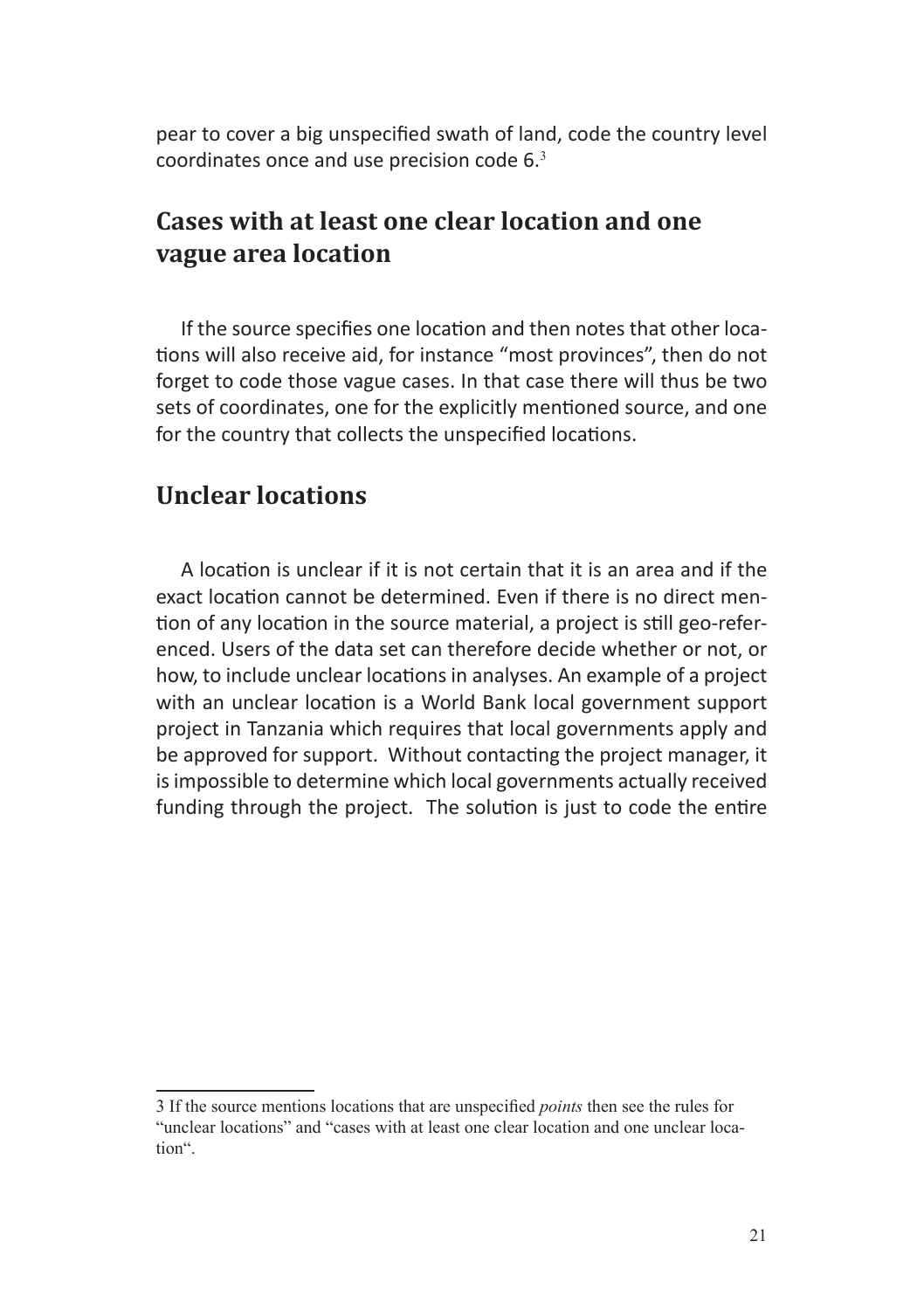country as the recipient whenever a case is unclear, using precision code 7 (see table 3, appendix).

On the other hand, if the source makes it clear that a central government institution receives the funding then the capital is coded, albeit with precision 8 (see table 4, appendix). $4$ 

Finally, if the source makes it clear that funding will take place throughout the country, the country coordinates are used with precision 6 (see table 5, appendix).

## **Cases with at least one clear location and one unclear location**

If the coordinates of one location of a project (a row in the data set) are known and if there is one additional location in that event which is unclear (like "some towns") then, unlike when areas are merely vague, that unclear place is just not coded. No assumed country level or capital coordinates or anything similar are added in the way that is done when the entire event is unclear.<sup>5</sup>

However if it is entirely clear that one part of the funding goes to unnamed populated places *throughout* the country, then the country level is also coded (with precision 6). In those cases it must however

<sup>4</sup> One could assume that precision code 7 should be used rather than 8 in this case. It is however more convenient for users to easily locate the most unclear cases by just selecting all observations where column "Precision" is 7. Furthermore, assuming that the capital is the recipient if a government institution receives the funding, is a much clearer decision than assigning the national level only, when rural locations are recipients.

<sup>5</sup> The clear location is considered to provide enough location information. If a set of unclear coordinates for the national level (with precision 7) would be added every time there is a completely unclear location mentioned parallel with clear locations – such a rule would complicate the coding and the use of the data well beyond its benefits.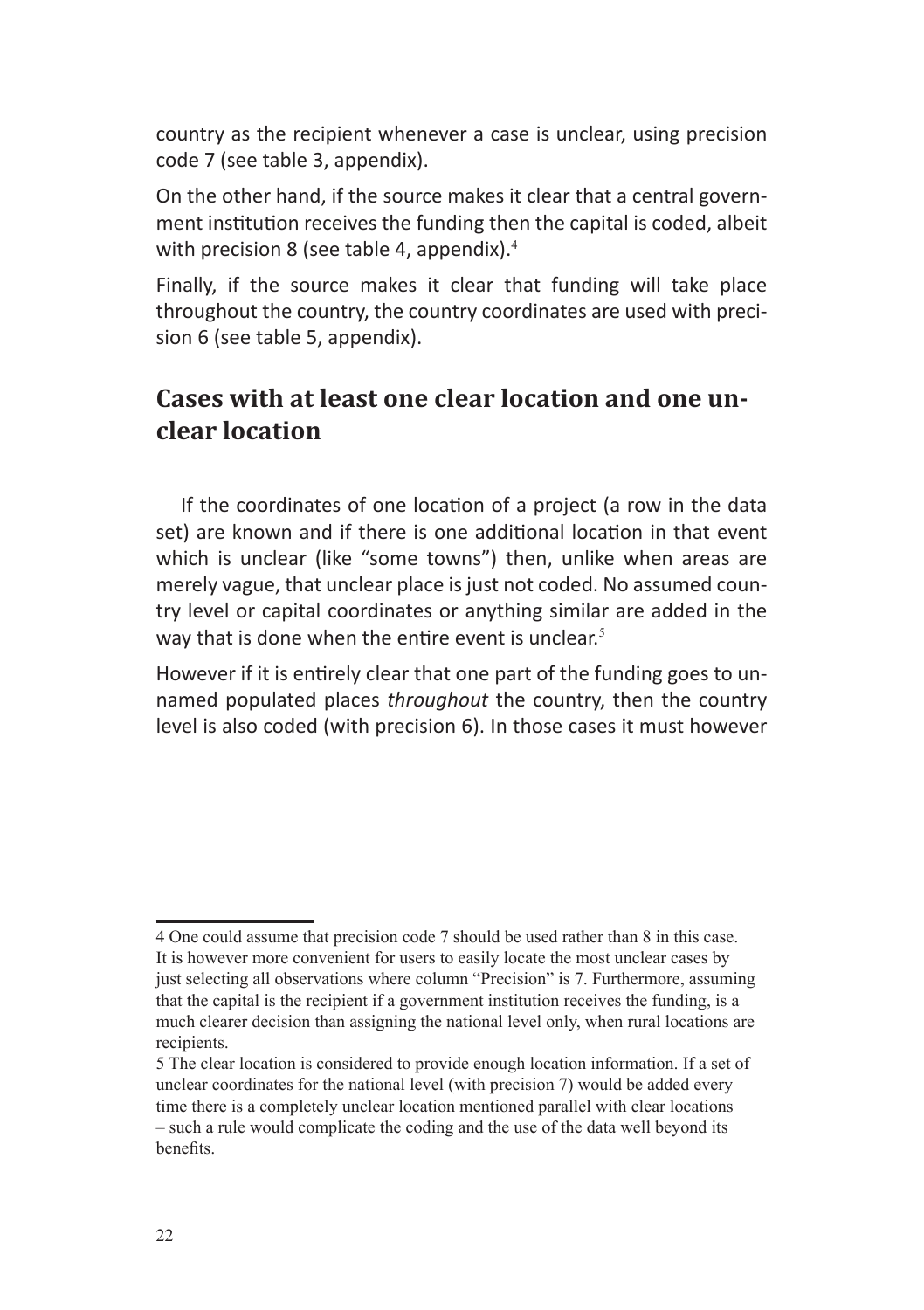be clear that the locations cover most of the country to warrant inclusion alongside a clear location with precision code 6.

# **A summary of coding rules for vague or unclear locations**

Table 6 lists which coordinates and precision categories to choose in the main unclear or vague situations.

| <b>Precision</b><br>code | Capital is assumed to be<br>location if:                                                                                                        | Country is assumed to be<br>location if:                                                                                                        |
|--------------------------|-------------------------------------------------------------------------------------------------------------------------------------------------|-------------------------------------------------------------------------------------------------------------------------------------------------|
| 8                        | The project title or descrip-<br>tion makes it clear that the<br>central government minis-<br>tries or financial institutions<br>are recipients |                                                                                                                                                 |
| 7                        |                                                                                                                                                 | The project title or description<br>fields suggest that aid goes to<br>a rural area (and most likely<br>not to the capital)                     |
| 7                        |                                                                                                                                                 | If the capital has no access to<br>waterways and if the project<br>title or description indicates<br>that the aid goes to harbour<br>activities |

Table 6: Selecting a location when no geographic location is explicitly named

Note that that "central government ministries or financial institutions" only include those that are fully controlled by the government. Government "programs" or similar cooperative arrangements or organisations, which are composed of a wide variety of NGO's, central or local government agencies, and companies are not assumed to be located in the capital (with precision 8). Such recipients are considered unclear and coded as such (country coordinate with precision code 7).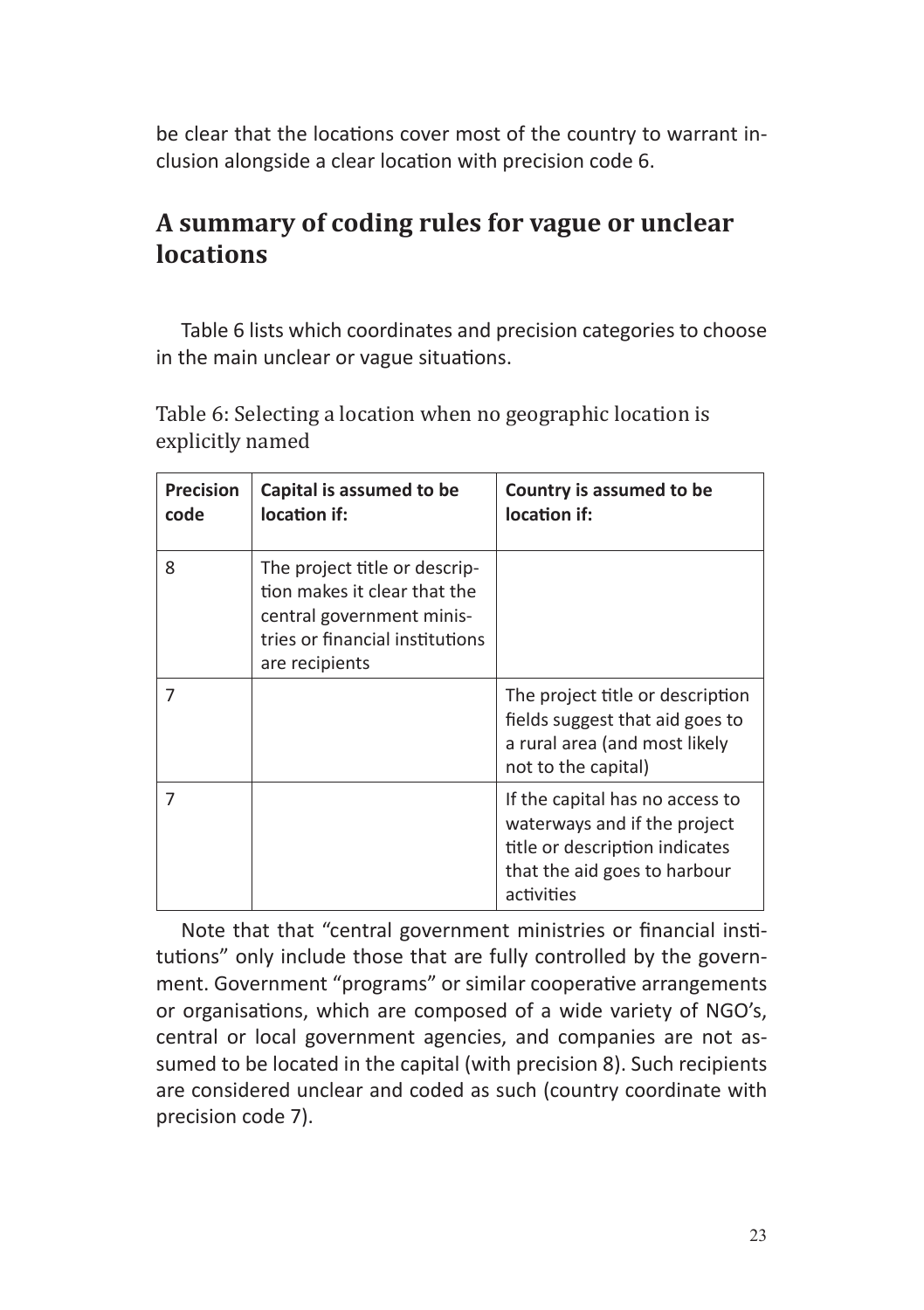# **References**

Falling Rain Genomics Inc. (2010): *Global Gazetteer*, version 2.2, available from URL <http://www.fallingrain.com/world/index. html> [accessed 27 January 2011].

National Geospatial Intelligence Agency (2010): *GEOnet Names Server (GNS)*, available from URL <http://geonames.nga.mil/ggmaviewer/> [accessed 27 January 2011].

GeoNames (2010): *GeoNames*, available from URL <http://www. geonames.org/> [accessed 27 January 2011].

Google Inc. (2009): *Google Earth*, version 5.0, available from URL <http://earth.google.com/index.html> [accessed 27 January 2011].

Google Inc. (2010): *Google Maps*, available from URL <http:// maps.google.com/> [accessed 27 January 2011].

Law, Gwillim (2010): *Administrative Divisions of Countries ("Statoids")*, available from URL <http://www.statiods.com/> [accessed 27 January 2011].

Strandow, Daniel; Josh Powell; Jeff Tanner & Michael Findley (2010): *The Geography of Foreign aid and violent armed conflict*, unpublished manuscript.

PLAID 1.9.1 Codebook and User's Guide (2010): *Development Release of the PLAID Database*, February.

Sundberg, Ralph; Mathilda Lindgren & Ausra Padskocimaite (2010): *UCDP Geo-referenced Event Dataset (GED) Codebook*, version 1.0, 6 April.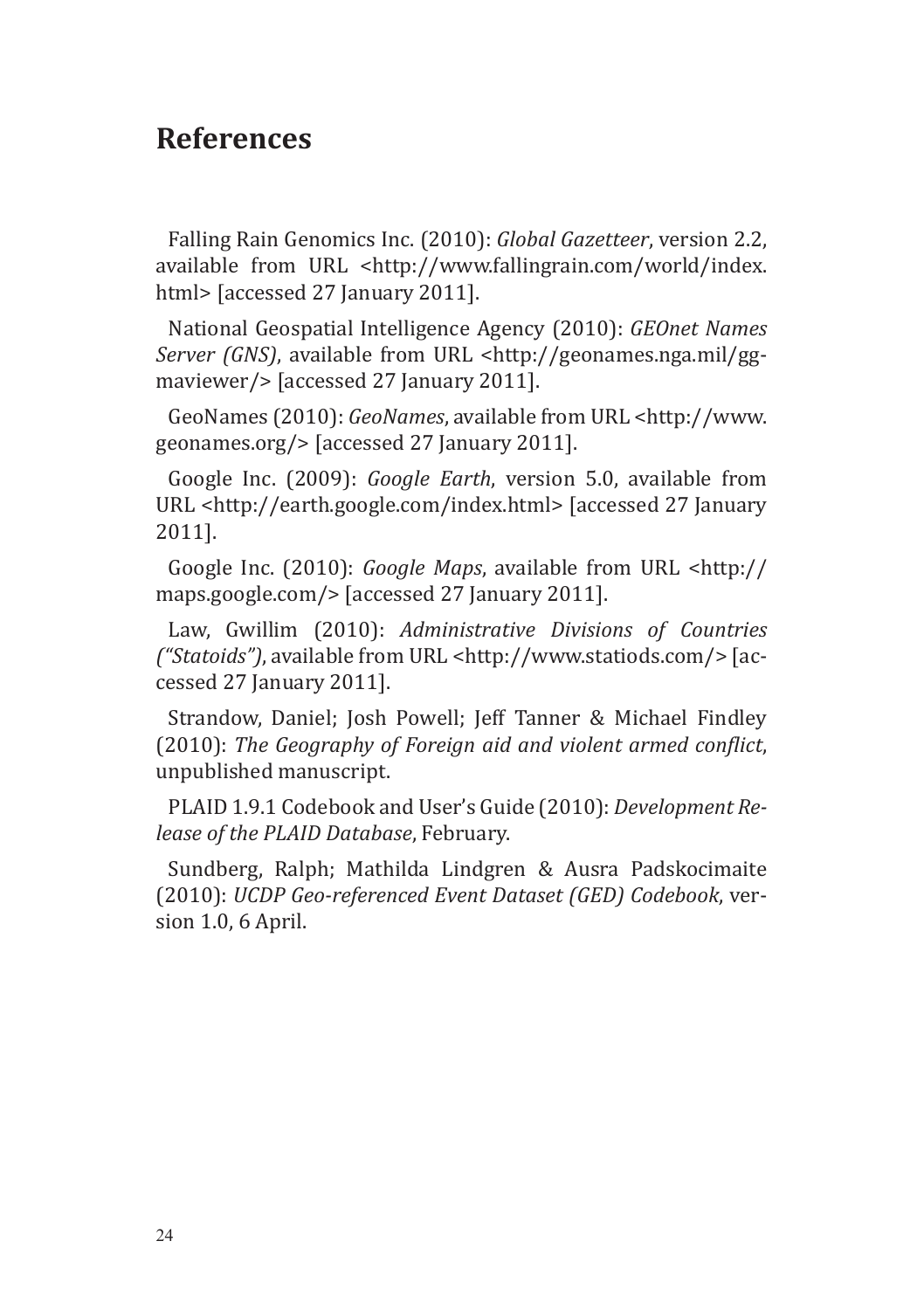# **Appendix**

| Vumbloc | $\overline{a}$ | Long     | ADMI ADM2    |         | Geoname  | GenameID | Precision |
|---------|----------------|----------|--------------|---------|----------|----------|-----------|
|         | 4              | 89.56667 | $\cos$       | Mombasa | Miritini | 77896    |           |
|         |                | 34.75    | <b>Vanza</b> | Kisumu  | Cisumu   | 191245   |           |
|         |                |          |              |         |          |          |           |

Table 1: Example of clear locations.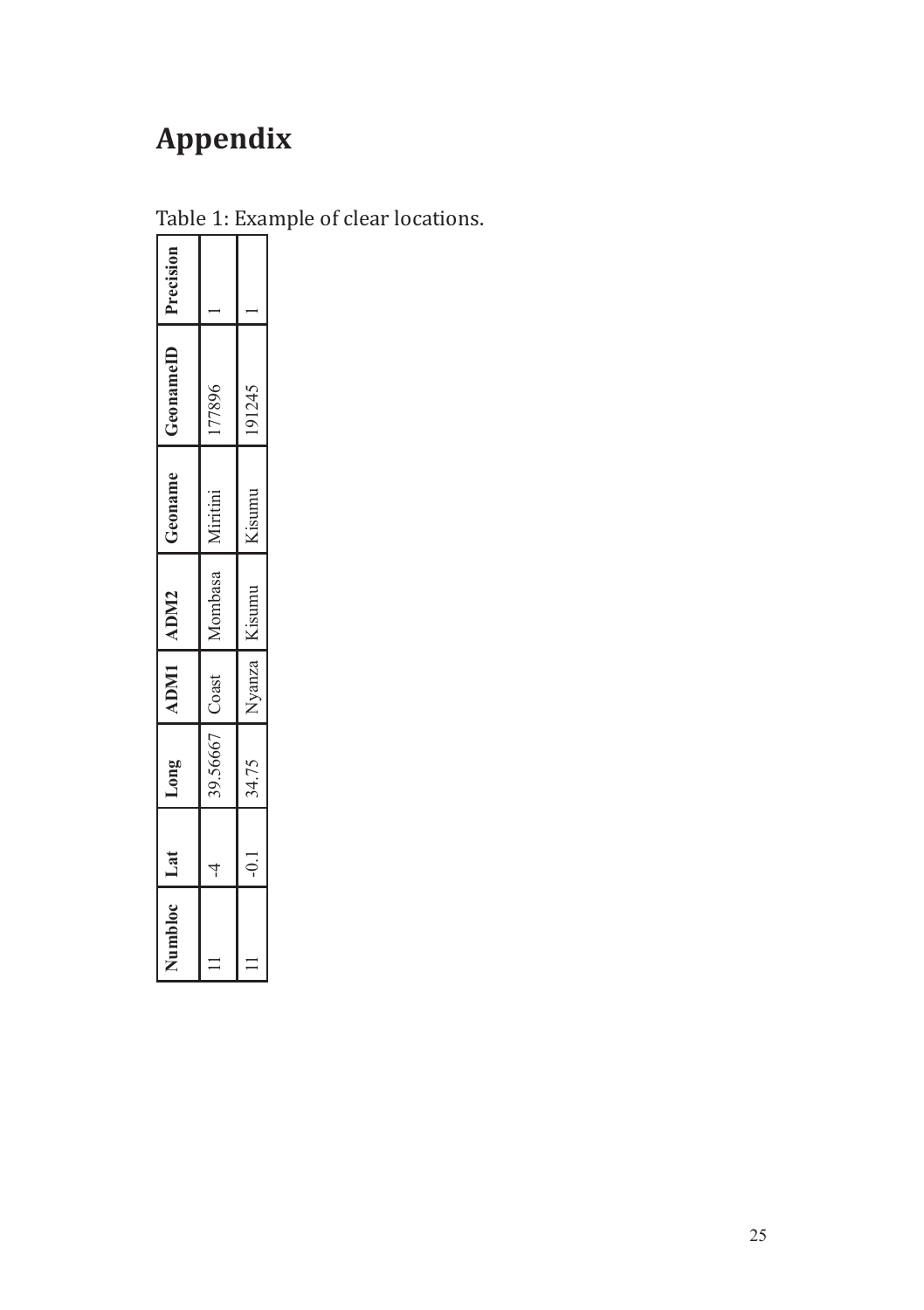|                                                       | Object                                                                                                            | Popu-<br>lated<br>place,<br>unof-<br>ficial<br>name                                                               | Popu-<br>lated<br>place,<br>official<br>(BGN)<br>name                                                             | Seat of<br>admin-<br>istra-<br>tive<br>divi-<br>sion                                                     | Capital                                                      | ADM2                                                                                  | ADM1                                                                      |
|-------------------------------------------------------|-------------------------------------------------------------------------------------------------------------------|-------------------------------------------------------------------------------------------------------------------|-------------------------------------------------------------------------------------------------------------------|----------------------------------------------------------------------------------------------------------|--------------------------------------------------------------|---------------------------------------------------------------------------------------|---------------------------------------------------------------------------|
| Object                                                | Use al-<br>ternate<br>sources<br>and<br>con-<br>sider<br>loca-<br>tions of<br>other<br>project<br>compo-<br>nents | Choose<br>the<br>popu-<br>lated<br>place.<br>Preci-<br>sion<br>code<br>$= 1$                                      | Choose<br>the<br>popu-<br>lated<br>place.<br>Preci-<br>sion<br>code<br>$= 1$                                      | Choose<br>the seat<br>of the<br>admin-<br>istrative<br>divi-<br>sion.<br>Preci-<br>sion<br>code<br>$=1$  | Choose<br>the<br>capital.<br>Preci-<br>sion<br>code<br>$= 1$ | Choose<br>the cen-<br>troid of<br>ADM <sub>2</sub><br>Preci-<br>sion<br>code<br>$=$ 3 | Choose<br>the cen-<br>troid of<br>ADM1.<br>Preci-<br>sion<br>code<br>$=4$ |
| Popu-<br>lated<br>place,<br>unof-<br>ficial<br>name   | $\ddots$                                                                                                          | Use al-<br>ternate<br>sources<br>and<br>con-<br>sider<br>loca-<br>tions of<br>other<br>project<br>compo-<br>nents | Choose<br>the<br>popu-<br>lated<br>place,<br>official<br>(BGN)<br>name.<br>Preci-<br>sion<br>code<br>$= 1$        | Choose<br>the seat<br>of the<br>admin-<br>istrative<br>divi-<br>sion.<br>Preci-<br>sion<br>code<br>$=1$  | Choose<br>the<br>capital.<br>Preci-<br>sion<br>code<br>$= 1$ | Choose<br>the cen-<br>troid of<br>ADM <sub>2</sub><br>Preci-<br>sion<br>code<br>$=$ 3 | Choose<br>the cen-<br>troid of<br>ADM1.<br>Preci-<br>sion<br>code<br>$=4$ |
| Popu-<br>lated<br>place,<br>official<br>(BGN)<br>name | $\ddotsc$                                                                                                         | $\ddotsc$                                                                                                         | Use al-<br>ternate<br>sources<br>and<br>con-<br>sider<br>loca-<br>tions of<br>other<br>project<br>compo-<br>nents | Choose<br>the seat<br>of the<br>admin-<br>istrative<br>divi-<br>sion.<br>Preci-<br>sion<br>code<br>$= 8$ | Choose<br>the<br>capital.<br>Preci-<br>sion<br>code<br>$= 8$ | Choose<br>the cen-<br>troid of<br>ADM <sub>2</sub><br>Preci-<br>sion<br>code<br>$=$ 3 | Choose<br>the cen-<br>troid of<br>ADM1.<br>Preci-<br>sion<br>code<br>$=4$ |

Table 2: Selecting a location when several alternatives have the same name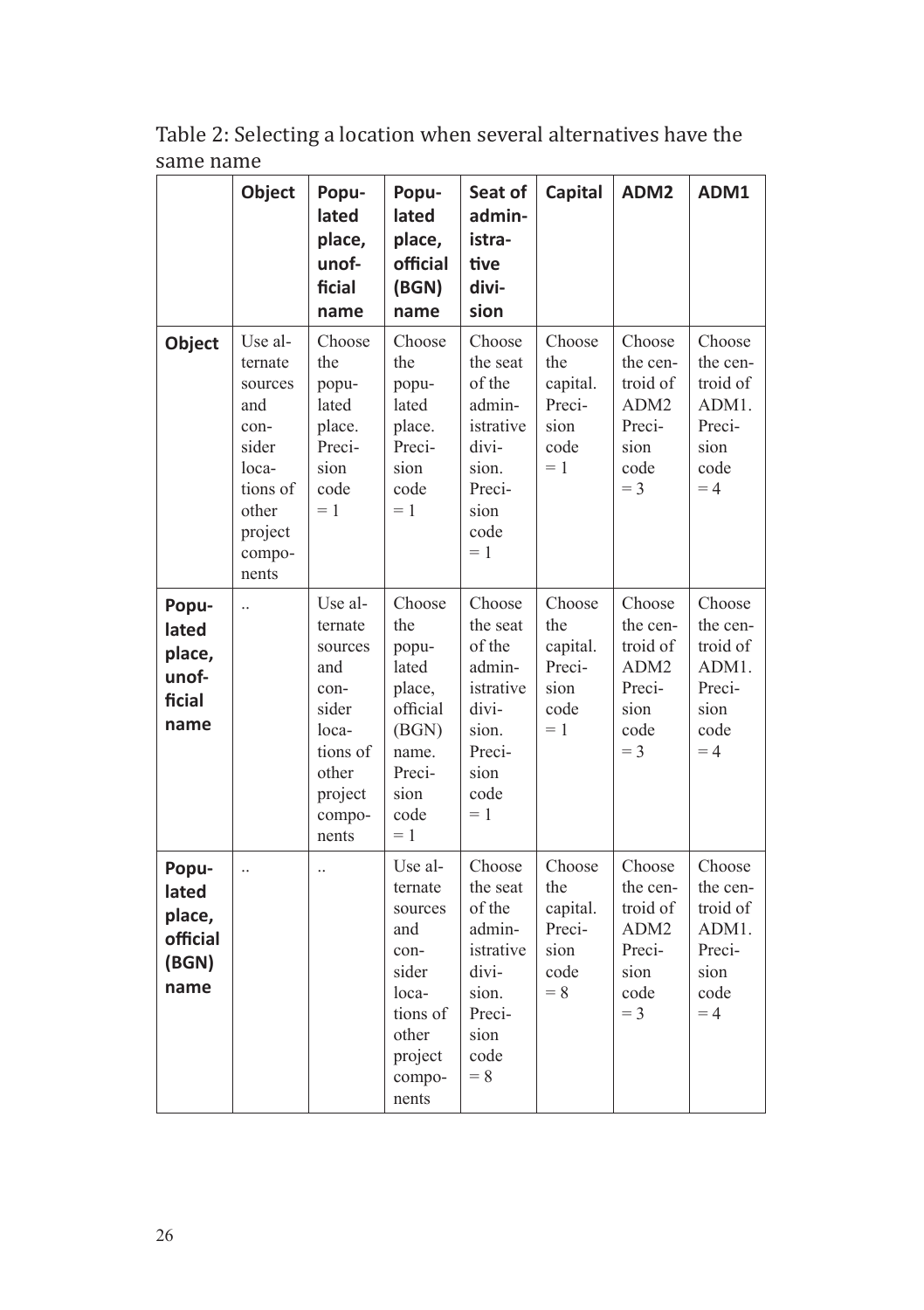|                                                      | Object               | Popu-<br>lated<br>place,<br>unof-<br>ficial<br>name | Popu-<br>lated<br>place,<br>official<br>(BGN)<br>name | Seat of<br>admin-<br>istra-<br>tive<br>divi-<br>sion                                                              | Capital                                                      | ADM2                                                                                                     | ADM1                                                                                                     |
|------------------------------------------------------|----------------------|-----------------------------------------------------|-------------------------------------------------------|-------------------------------------------------------------------------------------------------------------------|--------------------------------------------------------------|----------------------------------------------------------------------------------------------------------|----------------------------------------------------------------------------------------------------------|
| Seat of<br>admin-<br>istra-<br>tive<br>divi-<br>sion | $\ddot{\phantom{0}}$ | $\ddots$                                            | $\ddotsc$                                             | Use al-<br>ternate<br>sources<br>and<br>con-<br>sider<br>loca-<br>tions of<br>other<br>project<br>compo-<br>nents | Choose<br>the<br>capital.<br>Preci-<br>sion<br>code<br>$= 8$ | Choose<br>the seat<br>of the<br>admin-<br>istrative<br>divi-<br>sion.<br>Preci-<br>sion<br>code<br>$= 8$ | Choose<br>the seat<br>of the<br>admin-<br>istrative<br>divi-<br>sion.<br>Preci-<br>sion<br>code<br>$= 8$ |
| Capital                                              | $\ddots$             | $\ddots$                                            | $\ddotsc$                                             | $\ddotsc$                                                                                                         | $\ddotsc$                                                    | Choose<br>the<br>capital.<br>Preci-<br>sion<br>code<br>$= 8$                                             | Choose<br>the<br>capital.<br>Preci-<br>sion<br>code<br>$= 8$                                             |
| ADM <sub>2</sub>                                     | $\ddotsc$            | $\ddotsc$                                           | $\ddotsc$                                             | $\ddotsc$                                                                                                         | $\ddots$                                                     | The<br>most<br>likely is<br>se-<br>lected.<br>Preci-<br>sion<br>code<br>$=4$                             | ADM1<br>is<br>selected<br>over<br>ADM2.<br>Preci-<br>sion<br>code<br>$=4$                                |
| ADM1                                                 | $\ddotsc$            | $\ddotsc$                                           | $\ddotsc$                                             | $\ddotsc$                                                                                                         | $\ddotsc$                                                    |                                                                                                          | The<br>most<br>likely is<br>se-<br>lected.<br>Preci-<br>sion<br>$code =$<br>5 or 6                       |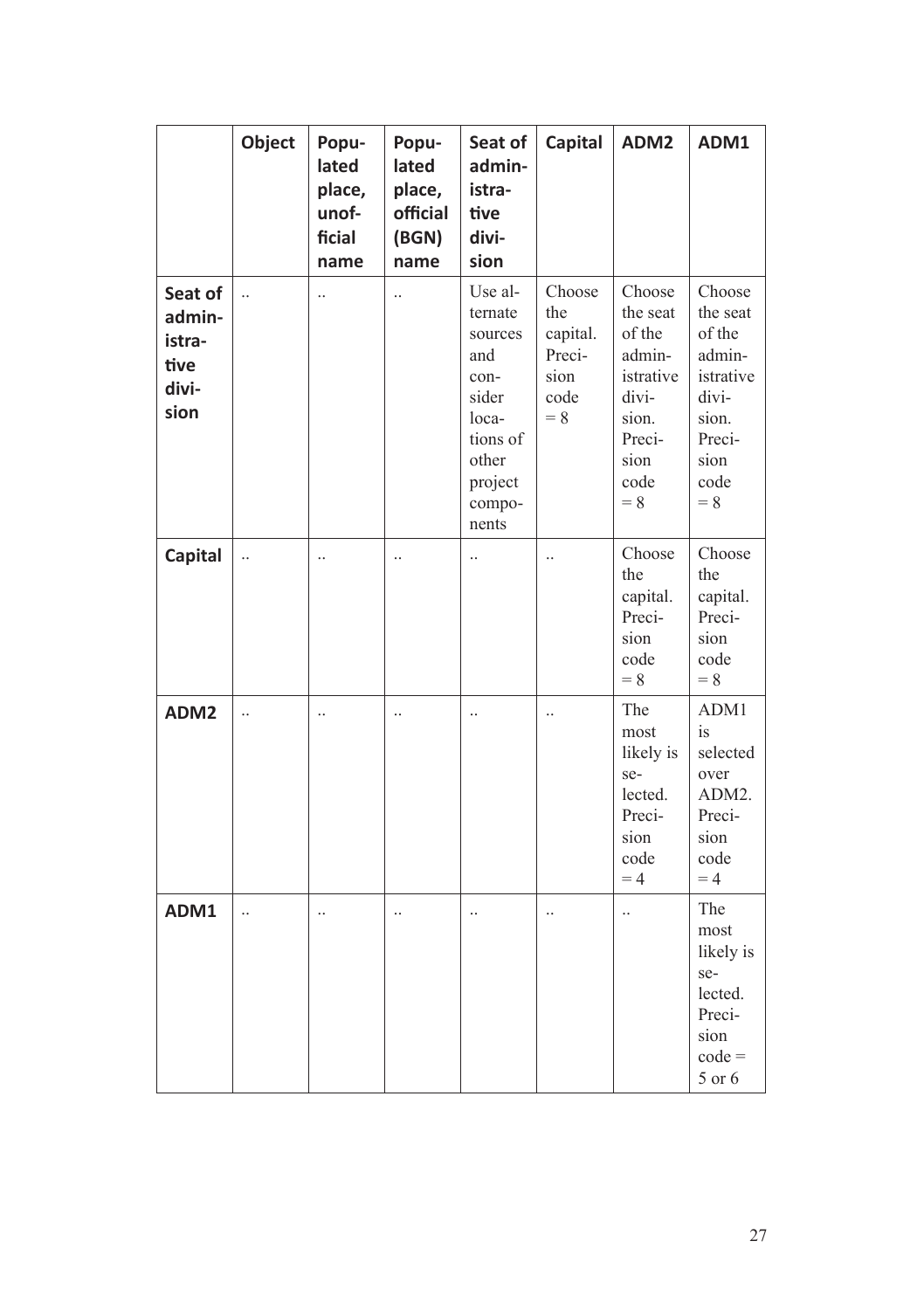|   | Long   | ADM1 ADM2 | $-$ onam                   | mame  | recision |
|---|--------|-----------|----------------------------|-------|----------|
| ī | ¢<br>١ |           | United Republic of Tansani | 49590 | ľ        |

Table 3: Example of unclear location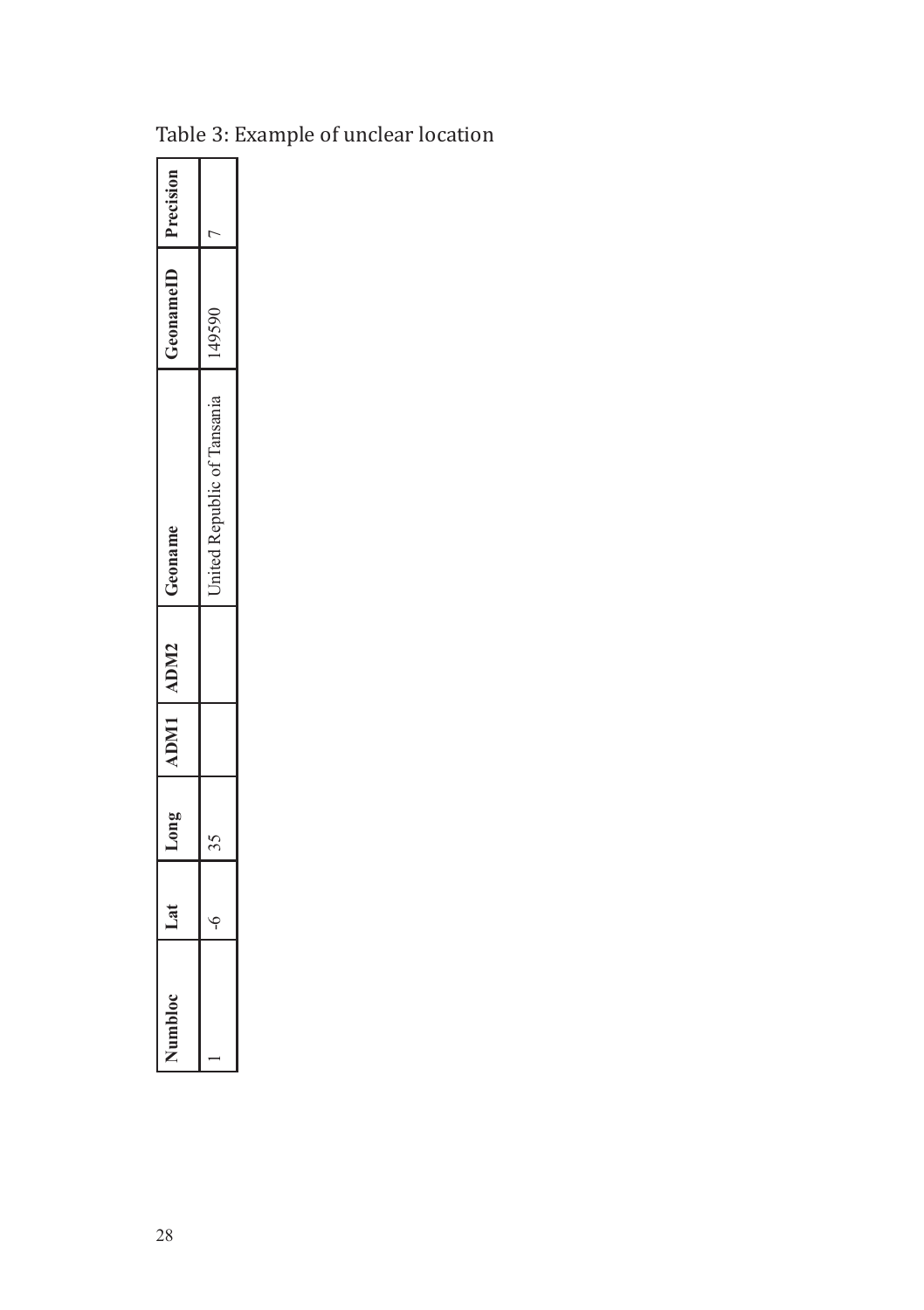| umblo | ā         | $L$ ong $I$ | <b>IIMU</b> | <b>UDM2</b> | reoname    | reonamel | Precision |
|-------|-----------|-------------|-------------|-------------|------------|----------|-----------|
|       | $-4.2669$ | 5.28327     | razzavil.   |             | Prazzavil. | 2260494  |           |
|       |           |             |             |             |            |          |           |

Table 4: Example of when a central government institution receives funding